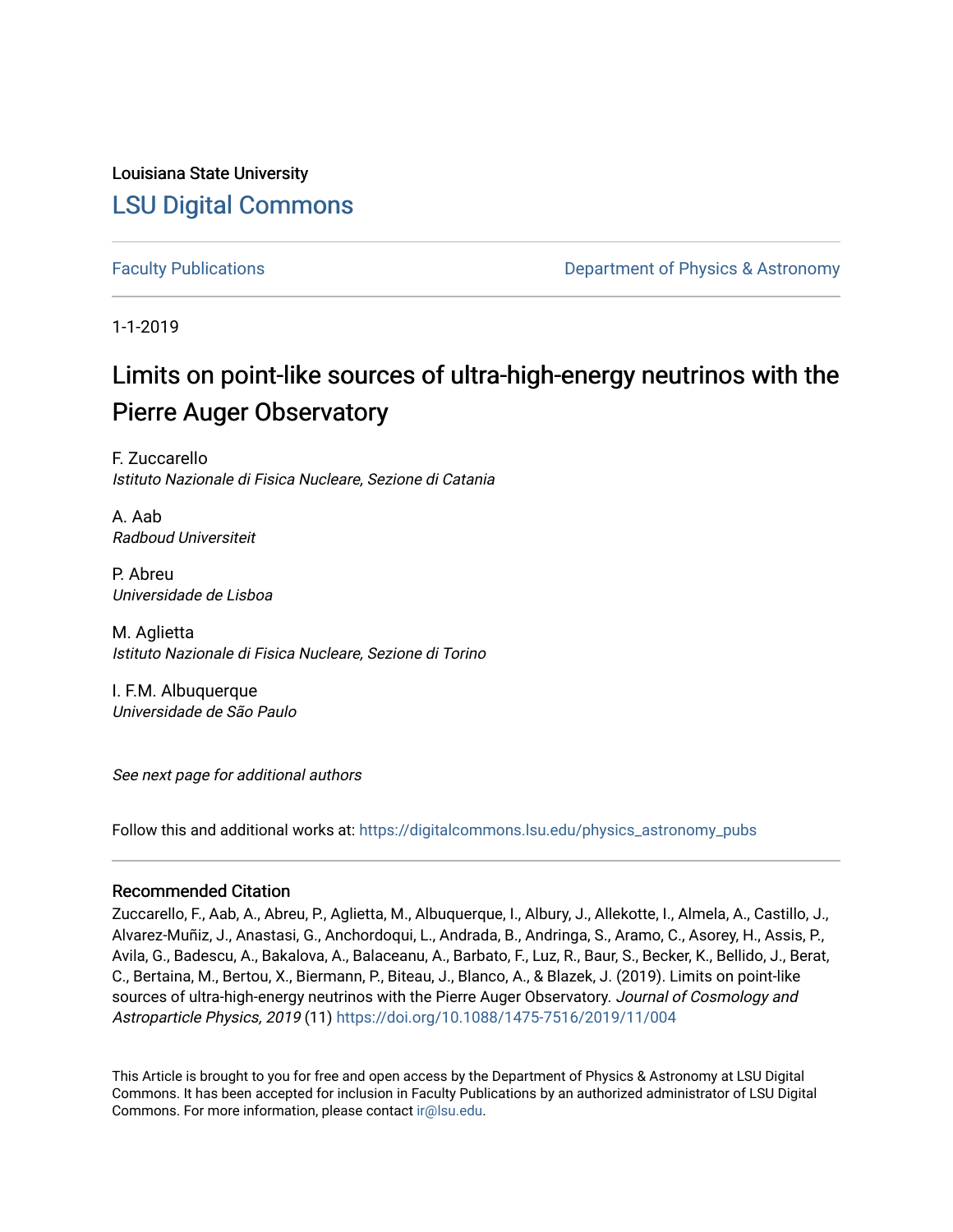# Authors

F. Zuccarello, A. Aab, P. Abreu, M. Aglietta, I. F.M. Albuquerque, J. M. Albury, I. Allekotte, A. Almela, J. Alvarez Castillo, J. Alvarez-Muñiz, G. A. Anastasi, L. Anchordoqui, B. Andrada, S. Andringa, C. Aramo, H. Asorey, P. Assis, G. Avila, A. M. Badescu, A. Bakalova, A. Balaceanu, F. Barbato, R. J.Barreira Luz, S. Baur, K. H. Becker, J. A. Bellido, C. Berat, M. E. Bertaina, X. Bertou, P. L. Biermann, J. Biteau, A. Blanco, and J. Blazek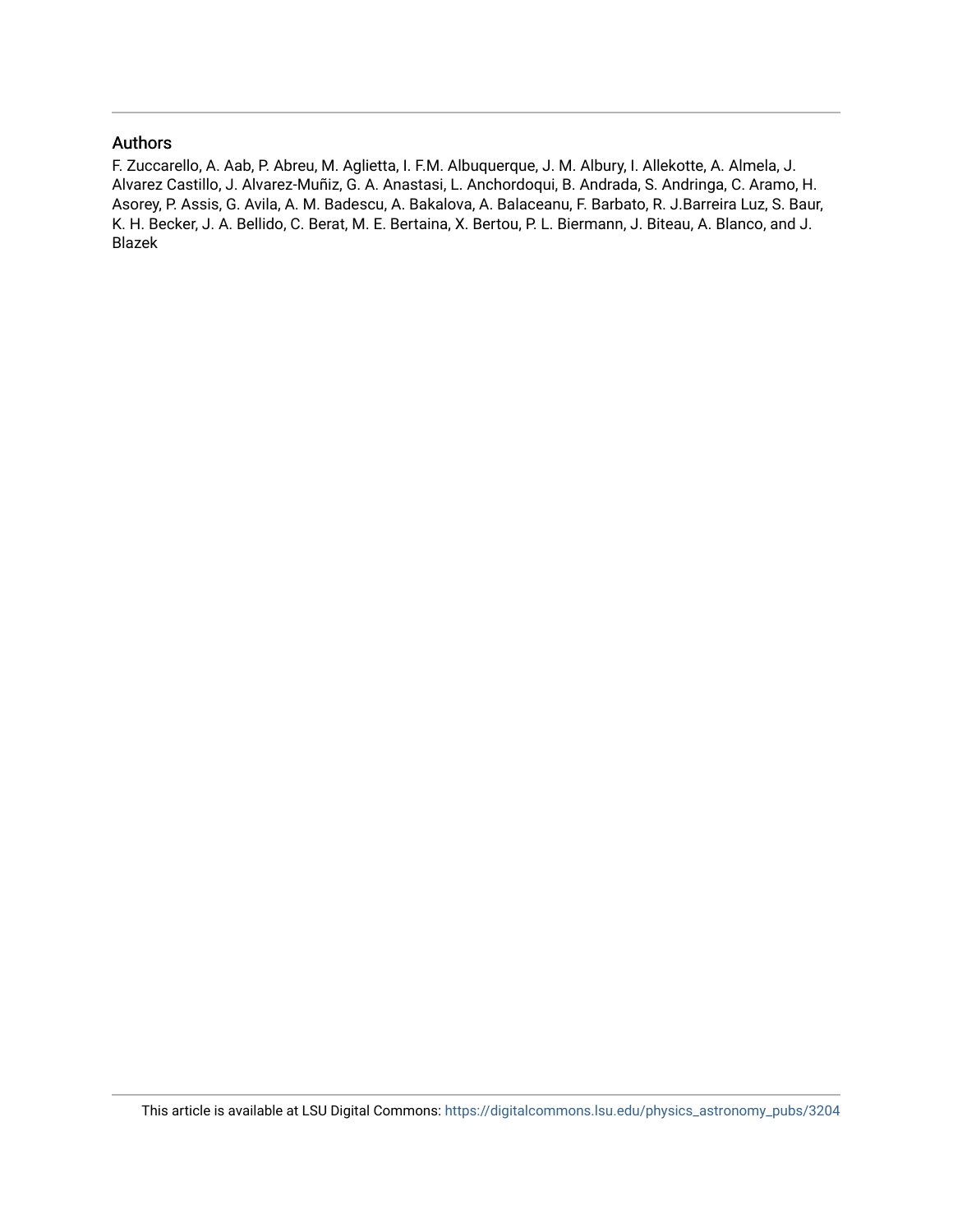# Limits on point-like sources of ultra-high-energy neutrinos with the Pierre Auger Observatory

# The Pierre Auger Collaboration

Observatorio Pierre Auger, Malargüe, Argentina

E-mail: auger\_[spokespersons@fnal.gov](mailto:auger_spokespersons@fnal.gov)

Abstract. With the Surface Detector array (SD) of the Pierre Auger Observatory we can detect neutrinos with energy between  $10^{17}$  eV and  $10^{20}$  eV from point-like sources across the sky, from close to the Southern Celestial Pole up to  $60^{\circ}$  in declination, with peak sensitivities at declinations around  $\sim -53^{\circ}$  and  $\sim +55^{\circ}$ , and an unmatched sensitivity for arrival directions in the Northern hemisphere. A search has been performed for highly-inclined air showers induced by neutrinos of all flavours with no candidate events found in data taken between 1 Jan 2004 and 31 Aug 2018. Upper limits on the neutrino flux from point-like steady sources have been derived as a function of source declination. An unrivaled sensitivity is achieved in searches for transient sources with emission lasting over an hour or less, if they occur within the field of view corresponding to the zenith angle range between  $60°$  and 95◦ where the SD of the Pierre Auger Observatory is most sensitive to neutrinos.

**Keywords:** Ultra-high-energy cosmic rays and neutrinos, extensive air showers, surface detector arrays, Pierre Auger Observatory, Multimessenger astronomy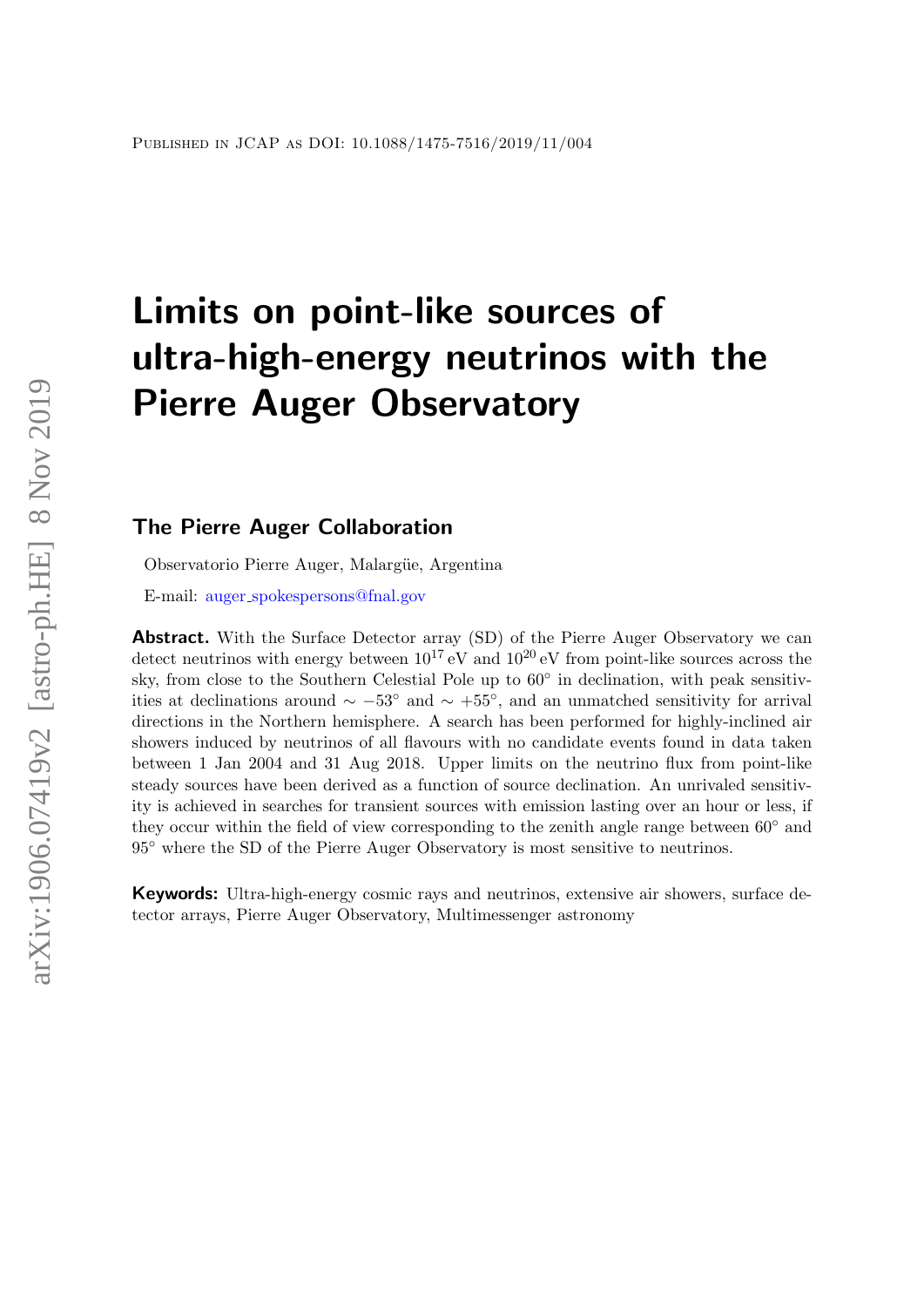### Contents

| 1 Introduction                                                                                                            |                                                     |
|---------------------------------------------------------------------------------------------------------------------------|-----------------------------------------------------|
| 2 The neutrino search at the Pierre Auger Observatory                                                                     | $\overline{\mathbf{2}}$                             |
| 3 Sensitivity of the Observatory to point-like neutrino sources<br>3.1 Effective Area<br>3.2 Sky Coverage<br>3.3 Exposure | $\overline{\mathbf{4}}$<br>$\overline{4}$<br>7<br>8 |
| 4 Limits for steady sources of UHE neutrinos                                                                              | 11                                                  |
| 5 Discussion and Conclusions                                                                                              | 13                                                  |

#### <span id="page-3-0"></span>1 Introduction

There are inherent difficulties in establishing the acceleration mechanisms and the sources of Ultra-High-Energy Cosmic Rays (UHECRs). This is in great part due to the bending of the paths of the charged particles in the intervening magnetic fields, because neither the particle charge, determined by the primary composition, nor the amplitude and direction of the magnetic fields are known. Recent results on anisotropies in the arrival directions of UHECRs [\[1–](#page-18-0)[3\]](#page-18-1) provide valuable but still limited information. Efforts to combine the spectral shape and the primary composition [\[4\]](#page-18-2) and to search for diffuse fluxes of Ultra-High-Energy (UHE) photons  $[5]$  and neutrinos  $[6-8]$  $[6-8]$  have proven useful in constraining production models, but the results are not yet conclusive. Astrophysical neutrinos in the UHE band, exceeding  $\sim$  1 EeV (10<sup>18</sup> eV), are naturally expected in association with UHECRs. UHE neutrinos must be produced as a result of collisions of UHECRs with matter and radiation within the sources that accelerate them  $[9]$ , during transport to earth  $[10, 11]$  $[10, 11]$  $[10, 11]$ , or both. Not surprisingly, measuring the neutrino flux is one of the highest priorities because of the directional information they carry. The measurement of the diffuse flux of astrophysical neutrinos in the  $10^{14}$  eV to  $10^{15}$  eV range [\[12\]](#page-19-1) was a great milestone in astroparticle physics. However, no clear identification of the sources has yet been obtained from the arrival directions of the neutrinos alone.

The birth of gravitational wave (GW) astronomy [\[13,](#page-19-2) [14\]](#page-19-3) has given an impressive boost to multimessenger astronomy, particularly with the recent detection of the merger of two neutron stars [\[15\]](#page-19-4). This landmark detection has triggered observations in practically all bands of the electromagnetic spectrum, including setting stringent limits on the high-energy neutrino flux with current neutrino telescopes that constrain several models of neutrino production in these objects [\[16\]](#page-19-5). Also, a correlation between a  $\sim 300$  TeV neutrino and a powerful blazar, TXS 0506+056, from the same position in the sky has recently been reported [\[17\]](#page-19-6). The blazar was also observed in an active state with gamma-ray emission between 50 GeV and a few hundred GeV detected at the time of the neutrino observation [\[18\]](#page-19-7). Moreover, a search for neutrinos from this direction revealed a burst of 13 neutrinos detected with IceCube during a period of 156 days between December 2014 and February 2015 [\[19\]](#page-19-8). While this correlation suggests blazars as a potential site for PeV neutrino production, the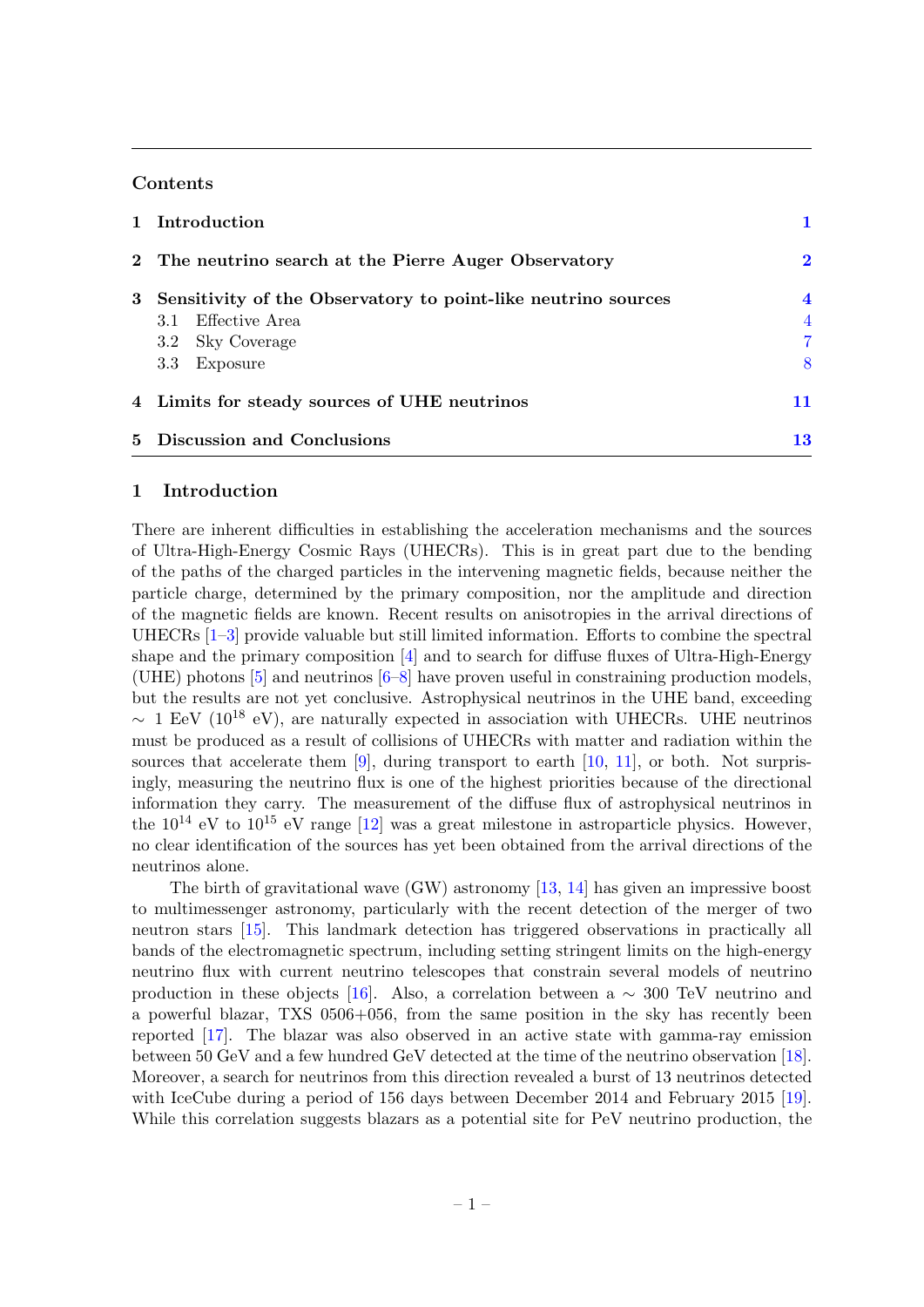picture is far from complete, and it is also possible that there are contributions from other sources [\[20\]](#page-19-9). Naturally, there is much interest in detecting neutrinos at energies beyond those already detected by IceCube, all the way to the UHE regime, to help unveil the origin of the detected PeV neutrinos, of the UHECRs and the possible connections between them [\[21\]](#page-19-10).

The Pierre Auger Observatory, an array of particle detectors [\[22,](#page-19-11) [23\]](#page-19-12) and several fluo-rescence telescopes [\[23,](#page-19-12) [24\]](#page-19-13) located in Malargüe, Argentina, is the largest and most precise detector for air showers induced by UHE particles. The Observatory has been running since 2004, well before it reached its final design size of  $3000 \text{ km}^2$  in 2008. Its design also considered the search for UHE neutrinos by looking for inclined showers that develop deep in the atmosphere [\[25\]](#page-19-14), and it was later shown that it is particularly effective for Earth-Skimming (ES) tau neutrinos. These ES neutrinos convert below the surface to tau leptons that exit to the atmosphere and decay, inducing an air shower [\[26\]](#page-19-15). Methods have been devised to identify the showers produced by neutrinos in the background of cosmic-ray showers. The data have been scanned for fluxes of UHE neutrinos, and no candidates have been found [\[8\]](#page-18-5). These searches have led to limits on both the diffuse flux [\[7,](#page-18-8) [27\]](#page-19-16) and point source fluxes [\[27,](#page-19-16) [28\]](#page-19-17) of UHE neutrinos.

In this paper, we describe the directional sensitivity and sky coverage of the Surface Detector Array of the Pierre Auger Observatory to UHE neutrinos. We give upper limits to the neutrino flux as a function of equatorial declination after the analysis of data between 1 Jan 2004 and 31 Aug 2018, updating the previously published limits that were obtained with a reduced data set between 1 Jan 2004 and 31 May 2010 [\[28\]](#page-19-17). Specific details on the point source search for GW170817 and TXS 0506+056 are reported separately, in [\[16\]](#page-19-5) and [\[29\]](#page-19-18), respectively.

#### <span id="page-4-0"></span>2 The neutrino search at the Pierre Auger Observatory

The Pierre Auger Observatory combines an array of 1660 particle detectors spread over an area of ∼ 3000 km<sup>2</sup> in a hexagonal pattern, the Surface Detector Array (SD), each separated 1.5 km from its six nearest neighbours, and 27 telescopes, the Fluorescence Detector (FD), that view most of the atmosphere over the SD [\[23\]](#page-19-12). The particle detectors, each filled with 12 tons of purified water, register the Cherenkov light emitted when charged particles from the shower front go through, while the FD telescopes capture the fluorescence light emitted by the nitrogen of the atmosphere when excited by the passage of the shower front. The signals in the particle detector stations are digitized in 25 ns bins and temporarily stored when they satisfy the second level trigger  $(T2)$ : either a threshold for the peak of the signal or a smaller threshold in at least 13 bins, the "Time-over-Threshold" (ToT) trigger. The resulting signal traces of at least three T2-stations correlated in space and time are stored as long as the event passes a third level trigger (T3), designed to accept showers and reject accidental coincidences. Cosmic-ray showers are detected with increasing efficiency as the shower energy rises [\[30\]](#page-19-19), reaching practically 100  $\%$  above 4 EeV for zenith angles as high as  $\theta = 80^{\circ}$  [\[31\]](#page-20-0). More details can be found in [\[30\]](#page-19-19).

The identification of showers induced by neutrinos is easily achieved by looking for inclined showers that develop close to the ground. Cosmic-ray particles arriving at a large inclination with respect to the vertical interact in the upper parts of the atmosphere and must traverse much larger depths than vertical showers to reach the ground. When the shower front reaches the ground level, the shower has developed well beyond its maximum number of particles and the electromagnetic component has been practically absorbed. The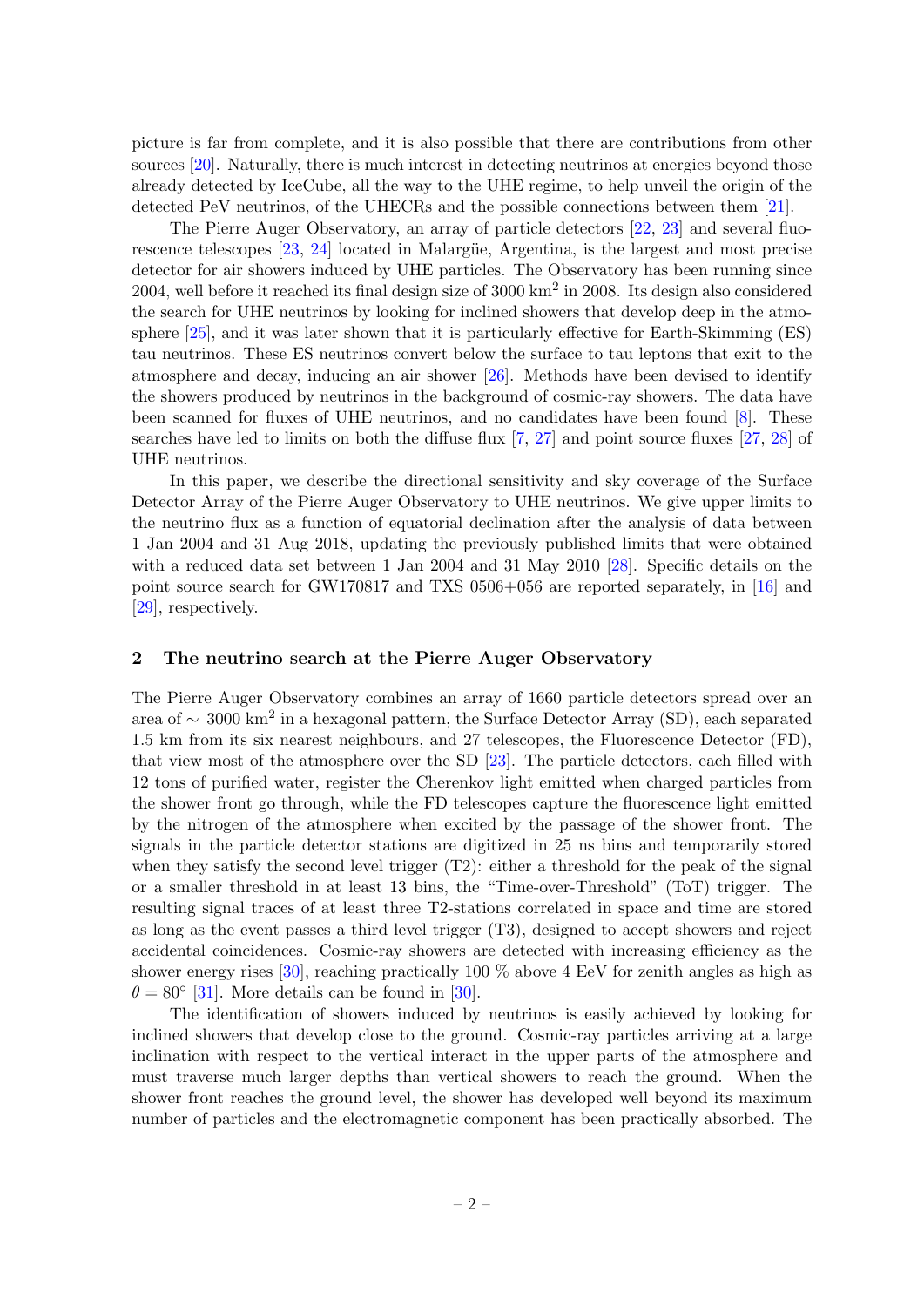front contains mostly 20–200 GeV muons that have hardly undergone any interaction, except for continuous energy loss and deviations in the magnetic field of the earth. These muons accumulate smaller delays than electrons and photons with respect to an imaginary particle moving along the shower axis at the speed of light [\[32\]](#page-20-1), and leave characteristic faster and shorter pulses in the signal traces recorded by the SD stations.

The basic strategy to search for UHE neutrinos in the Pierre Auger Observatory consists of selecting inclined showers and ensuring that they have a large electromagnetic component at ground level compared to the cosmic-ray background. Naturally, this depends on the zenith angle and, for this reason, the selection has been split into two channels: Earth-Skimming (ES) neutrinos that for this observatory have been shown to concentrate in a narrow range of zenith angles between  $\theta = 90^{\circ}$  and  $\theta = 95^{\circ}$  at EeV energies [\[34,](#page-20-2) [35\]](#page-20-3), and downward-going (DG) with zenith angles between  $\theta = 60^{\circ}$  and  $\theta = 90^{\circ}$ . The conversion mechanisms of a neutrino into an air shower are different for DG and ES, and the requirements made on the signals to efficiently separate neutrinos from background events also call for different strategies. For optimization purposes, the DG procedure is further subdivided into two sets for Low zenith angles (DGL) [\[7,](#page-18-8) [36\]](#page-20-4), between  $\theta = 60^{\circ}$  and  $\theta = 75^{\circ}$ , and High zenith angles (DGH) [\[7,](#page-18-8) [37\]](#page-20-5), between  $\theta = 75^{\circ}$  and  $\theta = 90^{\circ}$ .

The selection in each of these categories is made using a different set of parameters adapted to the different zenith-angle ranges of each channel. An important difference is that the search is performed in all triggered events for ES showers while only events with four or more triggered stations are considered for the DG events to reduce the background. The angular selection of ES is based on a high eccentricity of the elongated signal patterns on the ground, on the average of the speed along the major axis of the ellipse with which the signal appears to move on the ground between pairs of stations, which must be the speed of light  $c$ with a small tolerance ( $\sim$  4%), and on its RMS value ( $\lt$  0.26c) [\[7,](#page-18-8) [35\]](#page-20-3). For DGH events, the angular selection is made requiring also a high eccentricity of the signal pattern, an average apparent speed close to c (with a similar tolerance) and a small RMS value ( $< 0.08c$ ). The reconstructed zenith angle of the shower, assuming a plane shower front, is required to be greater than 75°. Finally, for DGL events the selection is based on reconstructed zenith angles between  $58.5^{\circ}$  and  $76.5^{\circ}$  to allow for reconstruction uncertainties, and a requirement that at least 75% of the stations have a ToT trigger to select signals spread in time (see [\[7,](#page-18-8) [8\]](#page-18-5) for further details). The arrival direction reconstruction has not been optimized for neutrino events, and it is just used for down-going events as one of the multiple strategies to select inclined showers. Its effectiveness when combined with all the other selection criteria has been studied using simulations of neutrino-induced showers.

In each channel, the selection of the neutrino-induced showers is performed making a cut on a single parameter which is related to the width of the signal traces of the triggered detectors. The choice of parameter and the cut have been optimized by comparing extensive simulations of neutrino events to a small fraction of the data, assumed to be cosmic-ray background. The cut is chosen at a value of the parameter such that only one event in each selection could be expected after a number of years of observation from the extrapolation of the background distribution (see [\[8\]](#page-18-5) for details). The parameter is different for each case [\[7,](#page-18-8) [8\]](#page-18-5). In the ES channel, the average Area over Peak  $(\langle \text{AoP} \rangle)$ , defined as the average over stations of the ratio of integrated charge of the trace and its maximum value, has proved a good choice. The AoP of an individual station is normalized to one for single muons used for SD station calibration [\[23\]](#page-19-12). A cut at  $\langle \text{AoP} \rangle = 1.83$  selects neutrinos very efficiently (about 95%) of those that trigger the SD). For the DG cases, a multivariate Fisher discriminant method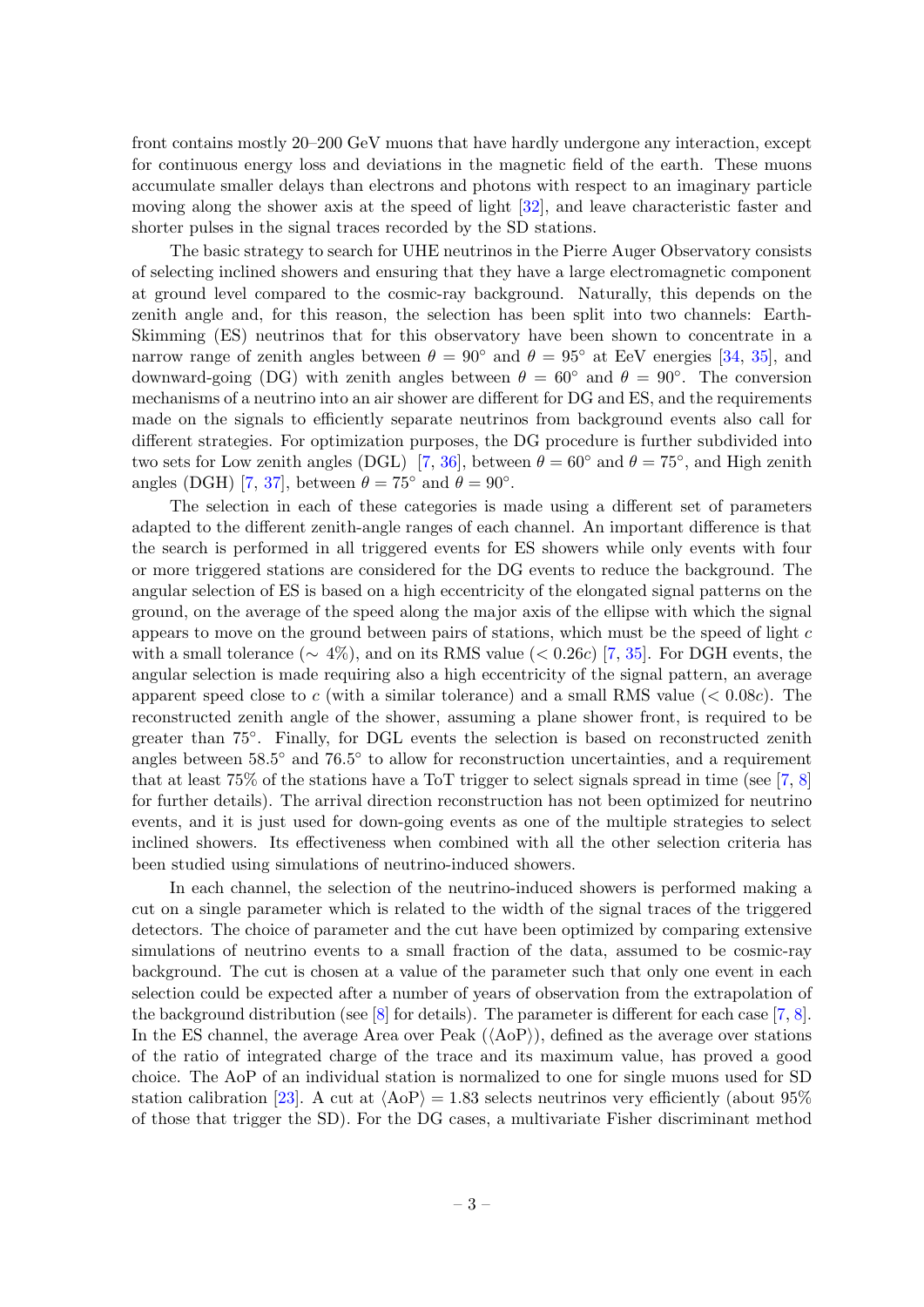has been used combining the AoP of selected stations. The DGH case combines nine variables obtained from the AoP of the four earliest stations and a tenth measuring the asymmetry in AoP between the earliest and latest stations. The values of the cuts are optimized separately for three sub-sets within the DGH channel depending on the number of triggered stations. In the DGL case, a Fisher discriminant based on five or six parameters obtained from the 4 or 5 stations closest to the shower core is constructed. Five sub-groups have been made in this channel subdividing the zenith angle in five bands, and the cut on the Fisher discriminant is calculated separately in each of them. More details can be found in [\[7,](#page-18-8) [8\]](#page-18-5). As a result of this optimization procedure, the effective areas addressed in the following section display some discontinuities at  $\theta = 75^{\circ}$  and 90°, the limiting zenith angles between the three different search procedures.

#### <span id="page-6-0"></span>3 Sensitivity of the Observatory to point-like neutrino sources

Each neutrino search category, ES, DGH and DGL, corresponds to a given range of zenith angles, and the three categories combined cover the range between  $\theta = 60^{\circ}$  and  $\theta = 95^{\circ}$ . Naturally, the neutrino identification efficiency is different in each category, making the sensitivity of the Observatory dependent on the direction in the sky where the search is performed.

#### <span id="page-6-1"></span>3.1 Effective Area

The sensitivity in each direction can be quantified in terms of the effective area  $\mathcal{A}_i(E_\nu)$ , to neutrinos of flavour  $i = \nu_e$ ,  $\nu_\mu$ ,  $\nu_\tau$  and energy  $E_\nu$ , defined such that  $\mathcal{A}_i$  multiplied by the spectral flux of flavour *i* from a point source,  $\phi_i(E_\nu) = d^4N/(dE_\nu dA \, dt)$ , gives the energy spectrum of the instantaneous rate of detected events. The rate of detected events is obtained by integrating it over energy:

$$
\frac{\mathrm{d}N_i}{\mathrm{d}t} = \int_{E_\nu} \mathrm{d}E_\nu \ \phi_i(E_\nu) \ \mathcal{A}_i(E_\nu). \tag{3.1}
$$

Each neutrino flavour must be treated separately because the showers they initiate through charged-current (CC) interactions are substantially different in the fraction of energy that they carry relative to the incident neutrino [\[36,](#page-20-4) [37\]](#page-20-5). For DG showers, the effective area is obtained by integrating the neutrino identification efficiency,  $\varepsilon_{i,c}$ , and the interaction proba-bility per unit depth<sup>[1](#page-6-2)</sup>  $\sigma_c$  m<sub>p</sub><sup>-1</sup>, where m<sub>p</sub> is the mass of a proton, and  $\sigma_c$  the neutrino-nucleon cross-section, over the array area  $A$ , (transverse to the neutrino direction) and over the atmospheric matter depth of the neutrino trajectory X:

<span id="page-6-3"></span>
$$
\mathcal{A}_{i,c}^{\text{DG}} = \int_X \int_A dX \ dA \ \cos\theta \ \varepsilon_{i,c} \ \sigma_c \ m_p^{-1}.
$$
 (3.2)

Both  $\varepsilon_{i,c}$ , and  $\sigma_c$  are different for neutral- (NC) and charged-current (CC) interactions (index c), but at the energies of interest, the change in the cross-sections for different flavours is negligible. The efficiency is calculated using simulations of extensive air showers. It includes an average over possible momentum fractions transferred to the nucleus in the collision, and it depends strongly on both energy and zenith angle of the neutrino. As a function of neutrino interaction depth  $X$ , the efficiency is maximized when  $X$  is such that the shower maximum

<span id="page-6-2"></span><sup>&</sup>lt;sup>1</sup>This is just the inverse of the energy-dependent neutrino-nucleon mean free path in g cm<sup>-2</sup>.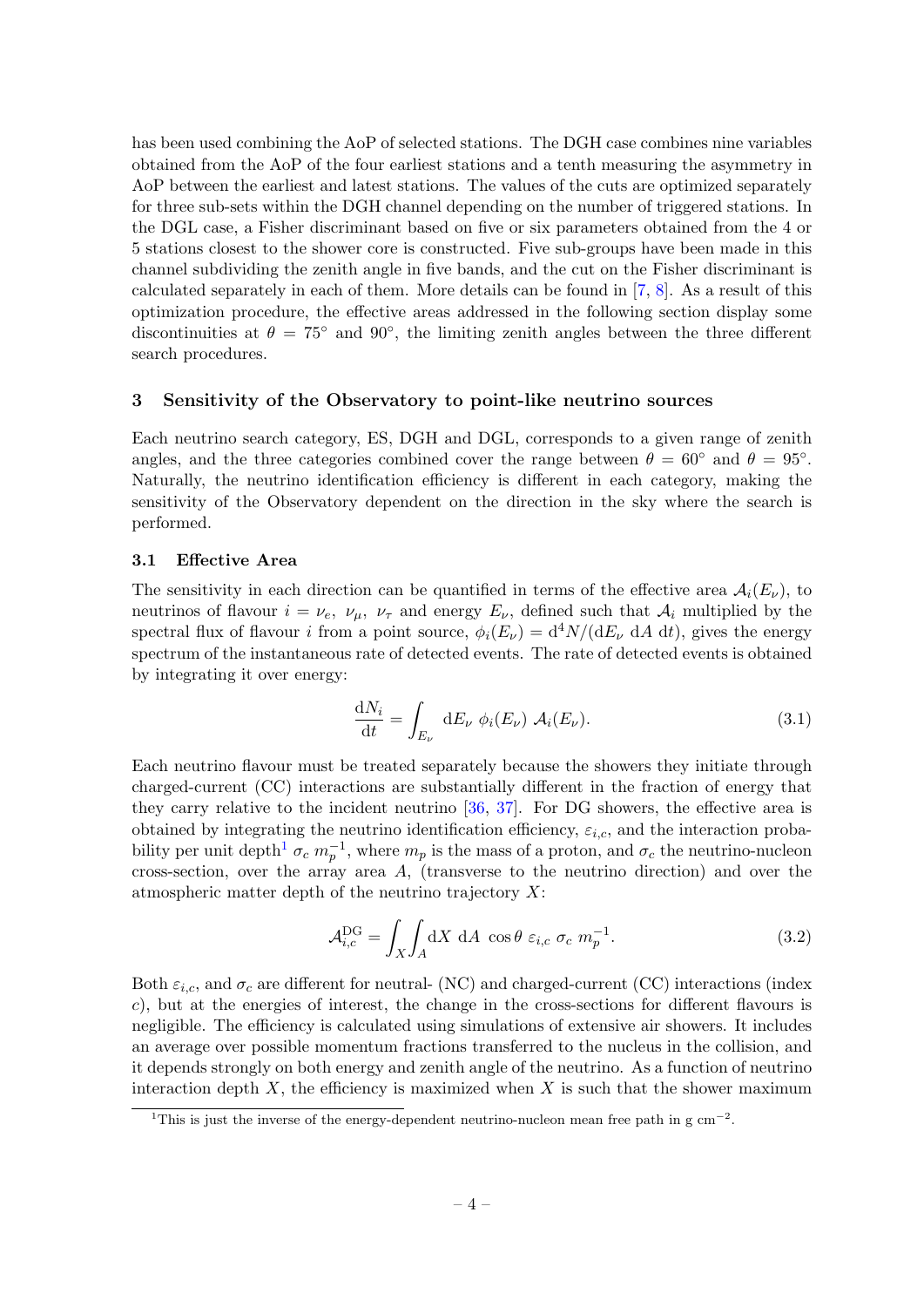

<span id="page-7-0"></span>Figure 1. Instantaneous effective areas for ES (red lines), DGH (blue) and DGL (green) channels as a function of neutrino energy for selected zenith angles  $(\theta)$  as labelled, compared to those of IceCube [\[38\]](#page-20-6) (black). The DG and ES effective areas are respectively obtained with Eqs. [\(3.2\)](#page-6-3) and [\(3.3\)](#page-8-0). Numerical values of the effective areas for ES, DGH and DGL analyses as a function of energy and zenith angle are available at [\[39\]](#page-20-7). For IceCube at a latitude  $\lambda = -90^{\circ}$ , the zenith angle  $\theta$  and the declination  $\delta$ are related by  $\theta = 90^{\circ} + \delta$ .

is approximately reached at ground level. In addition, it also depends on the impact point of the shower at the ground and on the instantaneous configuration of the SD (which changed substantially until deployment was completed in May 2008). There are thus instantaneous effective areas  $\mathcal{A}^{\text{DG}}_{i,c}$  for DG showers for each flavour i and interaction type c. Naturally, the effective areas also depend strongly on neutrino energy and on zenith angle (see Figs. [1](#page-7-0) and [2\)](#page-8-1).

For the ES case, the calculation of the effective area is much more involved. The differential probability that a tau neutrino of energy  $E_{\nu}$  undergoes a CC interaction along the earth's chord, and that the resulting tau lepton exits to the atmosphere with energy  $E_{\tau}$ , denoted as  $p_{\text{exit}}(E_{\nu}, E_{\tau}, \theta)$ , is given by a similar integral of the interaction probability per unit depth along the neutrino trajectory.  $p_{\text{exit}}$  is obtained with a dedicated MC simulation that also takes into account neutrino absorption along the earth's chord, regeneration of the neutrino flux both through NC interactions and tau decays underground, energy loss of the tau lepton while it travels through the earth and the survival probability to reach the earth's surface [\[40,](#page-20-8) [41\]](#page-20-9). The rapid rise of the earth's chord as the zenith angle increases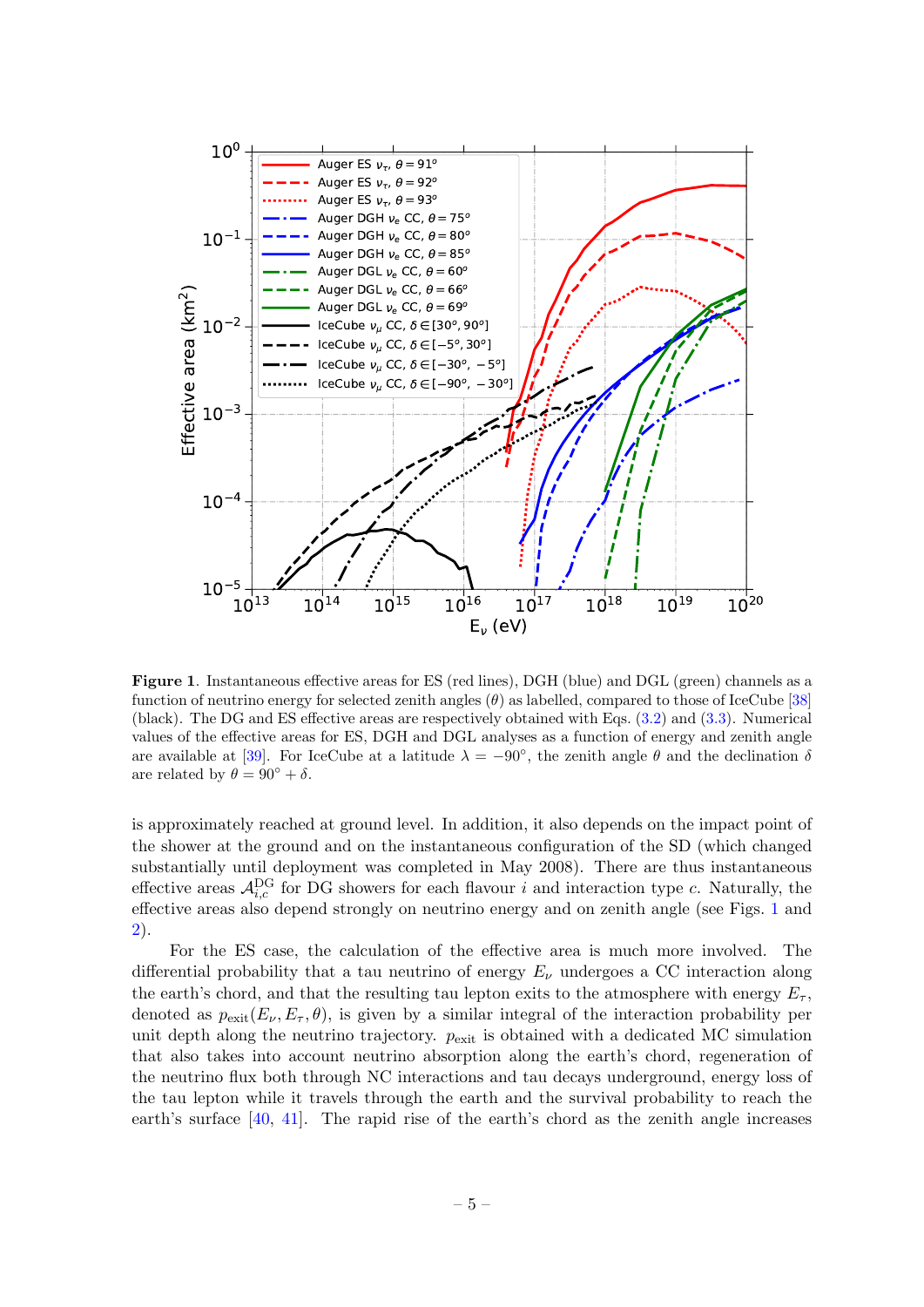

<span id="page-8-1"></span>Figure 2. Instantaneous effective areas for ES (red lines), DGH (blue) and DGL (green) neutrinos as a function of zenith angle for selected neutrino energies. The DG and ES effective areas are respectively obtained with Eqs. [\(3.2\)](#page-6-3) and [\(3.3\)](#page-8-0).

below the horizon and its absorptive effect for high-energy neutrinos are responsible for a strong dependence of  $p_{\text{exit}}$  on  $\theta$  within a small range from  $\theta = 90^{\circ}$  to  $\theta \simeq 95^{\circ}$  [\[33,](#page-20-10) [34,](#page-20-2) [40,](#page-20-8) [41\]](#page-20-9). This probability, folded with the selection and identification efficiency  $\varepsilon_{\text{ES}}$  and the tau decay probability per unit length, must be integrated over tau energy and decay length  $l$  to obtain the effective area:

<span id="page-8-0"></span>
$$
\mathcal{A}^{\text{ES}} = \int_{E_{\tau}} \int_A \int_l \, \mathrm{d}A \, \mathrm{d}E_{\tau} \, \frac{\mathrm{d}l}{\gamma_{\tau} \lambda} \exp\left[-\frac{l}{\gamma_{\tau} \lambda}\right] |\cos \theta| \, p_{\text{exit}} \, \varepsilon_{\text{ES}},\tag{3.3}
$$

where  $\lambda = c\beta_\tau \tau_\tau \simeq 86.93 \times 10^{-6}$  m is the decay length,  $\beta_\tau$  and  $\gamma_\tau = E_\tau/(m_\tau c^2)$  are the speed and Lorentz factor of the tau lepton,  $m<sub>\tau</sub> \approx 1.777$  GeV is its mass, and the tau-lepton is assumed to be ultra-relativistic.

The instantaneous effective area for the ES, DGH and DGL neutrinos as a function of neutrino energy is displayed in Fig. [1](#page-7-0) for selected zenith angles and is compared to that of IceCube [\[38\]](#page-20-6). The EeV energy range in which the Pierre Auger Observatory has optimal effective area extends in energy beyond the published effective area of IceCube and, for favourable source positions as seen from the SD, the effective area of the Pierre Auger Observatory is significantly larger.

The dependence of the effective area on the zenith angle is displayed in Fig. [2,](#page-8-1) for DG charged-current electron neutrinos and selected neutrino energies in the zenith angle range from  $\theta = 60^{\circ}$  to  $\theta = 90^{\circ}$ , and for ES events from  $\theta = 90^{\circ}$  to  $\theta = 95^{\circ}$ . A strong dependence on  $\theta$  can be clearly seen in the ES range and at  $\theta = 90^{\circ}$ , the transition from DG to ES.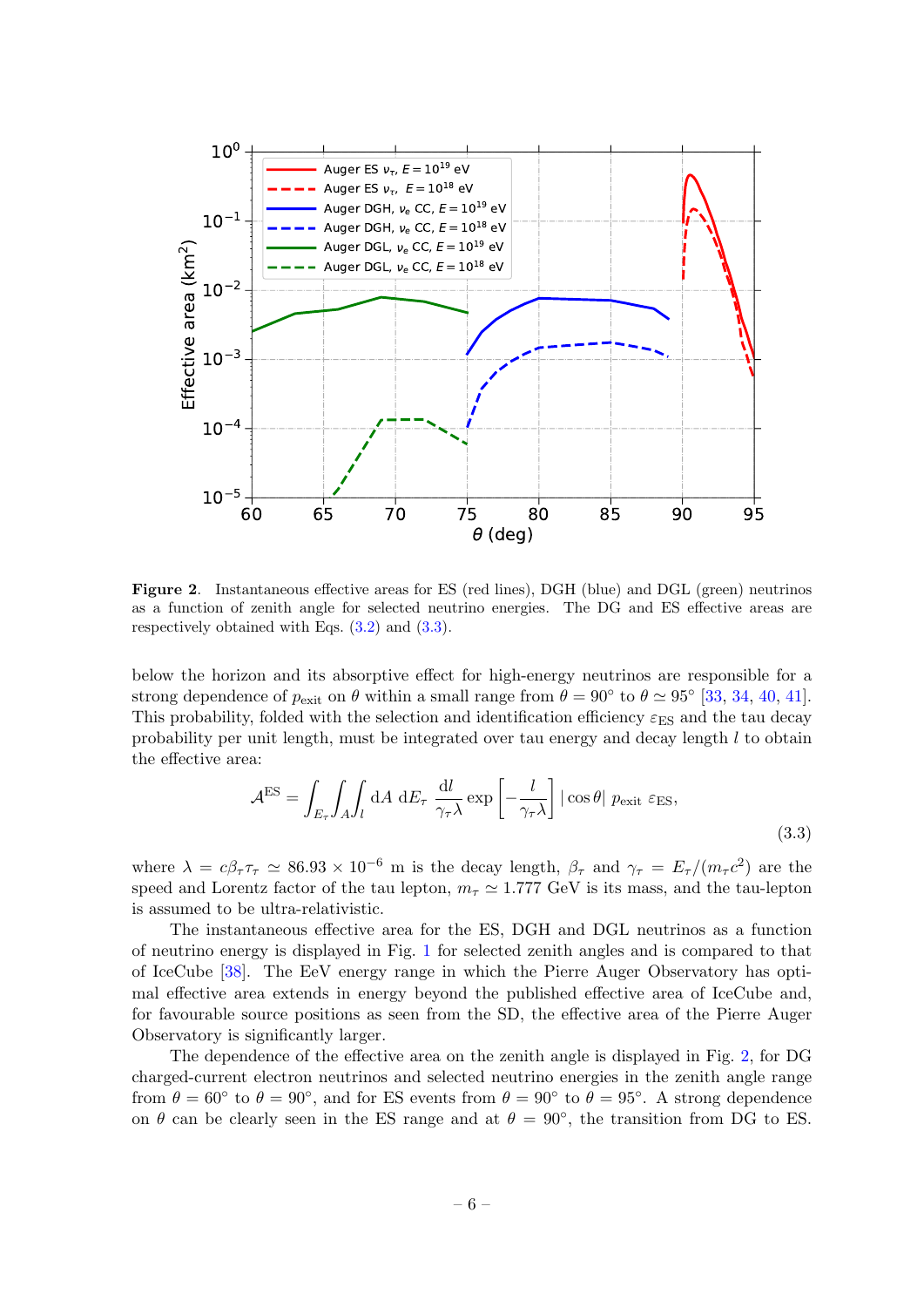At  $10^{18}$  eV the ES effective area at  $\theta = 91^{\circ}$  is nearly two orders of magnitude higher than for DG electron neutrinos with CC interactions at  $\theta \sim 80^{\circ}$ . The latter is the channel giving the largest contribution to the DG calculation because the probability of CC interactions is  $\sim$  2.5 times greater than neutral currents, and moreover, in the case of the electron flavour, all the neutrino energy gets transferred to the induced shower. The ES search is notably more sensitive than the DG searches due to several reasons. The matter depth for neutrino interactions along the earth's chord is much larger than the available depth of the atmosphere for DG showers and, at zenith angles very close to the horizontal, the conversion probability is maximized for energies just below the EeV [\[33,](#page-20-10) [34,](#page-20-2) [40,](#page-20-8) [41\]](#page-20-9). In addition, the ES search considers events with at least three stations making this channel more efficient to detect lower-energy showers than in DG.

#### <span id="page-9-0"></span>3.2 Sky Coverage

As the neutrino search at the Pierre Auger Observatory is limited to showers with  $\theta$  between 90◦ and 95◦ in the ES analysis, and between 60◦ and 90◦ in the DG analysis, at each instant, neutrinos can be effectively detected only from a specific region of the sky corresponding to this range. A point-like source at a declination  $\delta$ , right ascension  $\alpha$  (equatorial coordinates) and a local sidereal time t is seen from the latitude of the Observatory ( $\lambda = -35.2^{\circ}$ ) with a time-dependent zenith angle  $\theta(t)$  given by:

<span id="page-9-1"></span>
$$
\cos \theta(t) = \sin \lambda \, \sin \delta + \cos \lambda \, \cos \delta \, \sin \left(2\pi \frac{t}{T} - \alpha\right),\tag{3.4}
$$

where  $T$  is the duration of one sidereal day, and the angle in brackets is the so-called hourangle. At any given instant, the field of view (FoV) of the Observatory for neutrino search is limited by the imposed restrictions on  $\theta$ . In fact, the three searches ES, DGH and DGL correspond to different fields of view. This can be seen in Fig. [3,](#page-10-1) where the corresponding FoV bands are plotted in equatorial coordinates as a function of  $\alpha - t_{\text{GS}}$ , where  $t_{\text{GS}} = 2\pi t/T + \ell$ is the Greenwich Sidereal Time (GST) converted to angle and  $\ell$  is the mean longitude of the Observatory. For any given  $\alpha$ , the instantaneous declination range for neutrino search at 00:00 GST ( $t_{\text{GS}} = 0$ ) can be directly read from the plot at a value  $\alpha$  of the abscissa. At any other  $t_{\text{GS}}$ , the corresponding declination range is simply read from Fig. [3](#page-10-1) at  $\alpha - t_{\text{GS}}$ .

As can be seen in Fig. [3,](#page-10-1) the SD of the Pierre Auger Observatory is sensitive to pointlike sources of neutrinos over a broad declination range between  $\delta \sim -85^{\circ}$  and  $\delta \sim 60^{\circ}$ . The search for ES showers is limited to a narrower band between  $\delta \sim -55^{\circ}$  and  $\delta \sim 60^{\circ}$  (red band), for DGH showers between  $\delta \sim -70^{\circ}$  and  $\delta \sim 55^{\circ}$  (blue band), and for DGL showers between  $\delta \sim -85^{\circ}$  and  $\delta \sim 40^{\circ}$  (green band) - see also Fig. [5.](#page-12-0)

Eq. [\(3.4\)](#page-9-1) also illustrates that the detector location has a large impact on the sensitivity to point-like sources of neutrinos. In particular, for a detector such as IceCube located at the South Pole at a latitude  $\lambda = -90^{\circ}$ , Eq. [\(3.4\)](#page-9-1) is reduced to  $\cos \theta = -\sin \delta$ , and as a consequence, a source at a given declination is always seen with the same zenith angle. This is not the case for the Pierre Auger Observatory, where a given point in the sky has a zenith angle that is varying with a period of one sidereal day. The point source sensitivity of the Pierre Auger Observatory is, therefore, a direct result of the long-term averaging of its periodically changing field of view.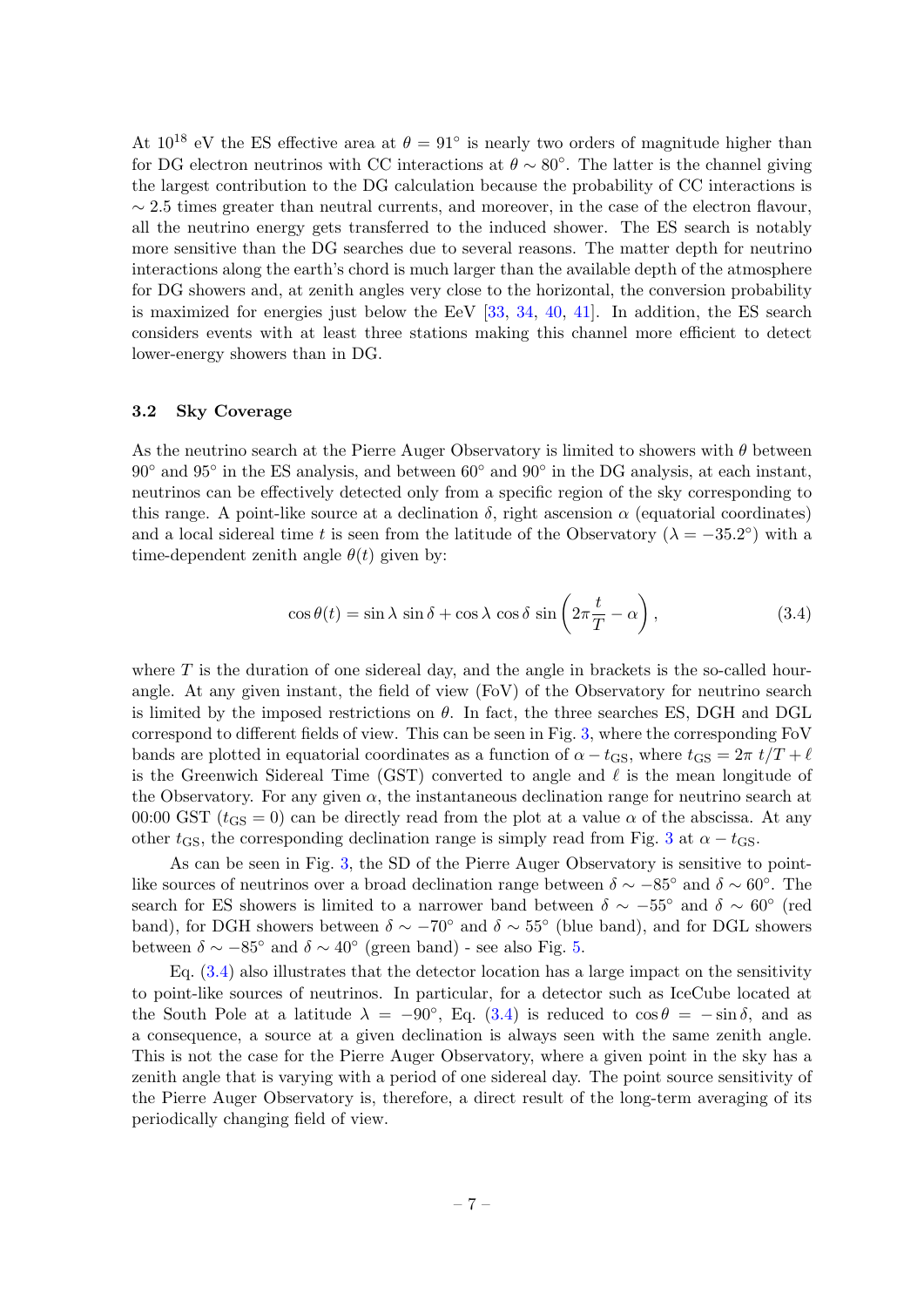

<span id="page-10-1"></span>Figure 3. Instantaneous field of view (FoV) of the Pierre Auger Observatory for ES, DGH and DGL neutrinos as a function of the hour angle. The declination range for a given location in right ascension,  $\alpha$ , at a given Greenwich Sidereal Time (converted to angle),  $t_{\text{GS}}$ , is directly read at the corresponding hour angle:  $\alpha - t_{\text{GS}}$  (see text). Two source examples are shown: GW170817 visible in Auger in the ES at the time of emission [\[16\]](#page-19-5), and GRB 190114C [\[42\]](#page-20-11) not visible in Auger in the inclined directions at the time of the burst.

#### <span id="page-10-0"></span>3.3 Exposure

In the case of a steady flux, the exposure  $\mathcal E$  to a point-like source of UHE neutrinos multiplied by the spectral flux gives the expected energy distribution of the detected events. The exposure depends on neutrino energy and on the declination  $\delta$  of the source and is obtained integrating the effective area  $A$  over a given time interval:

<span id="page-10-2"></span>
$$
\mathcal{E}(E_{\nu},\delta) = \int_{t_1}^{t_2} dt \ \mathcal{A}(E_{\nu},\theta(t),t).
$$
 (3.5)

For a given source position  $\delta$ , the effective area A is dependent on  $\theta$  (Fig. [2\)](#page-8-1) which in turn changes with time as given by Eq.  $(3.4)$ . There are also explicit variations of the effective area with time due to the increasing size of the Pierre Auger particle detector array between 2004 and 2008 as the SD stations were being deployed, and due to the exact instantaneous configuration of the array which also varies with time. These latter changes have been relatively small since 2008, the fraction of working stations being typically above 95%, as obtained from their continuous monitoring [\[23\]](#page-19-12). The few periods in which the array has been unstable, mostly due to problems with the communications, are removed from the searches. The time evolution of the effective area (averaged over intervals of three days) is displayed in Fig. [4](#page-11-0) during the data-taking period of the Observatory until 31 Aug 2018 for selected values of  $\theta$  and energy. The rise during detector deployment is clearly visible before May 2008. The plot also displays a few periods excluded in the following years: 2004, 2005, 2008, 2009, 2014,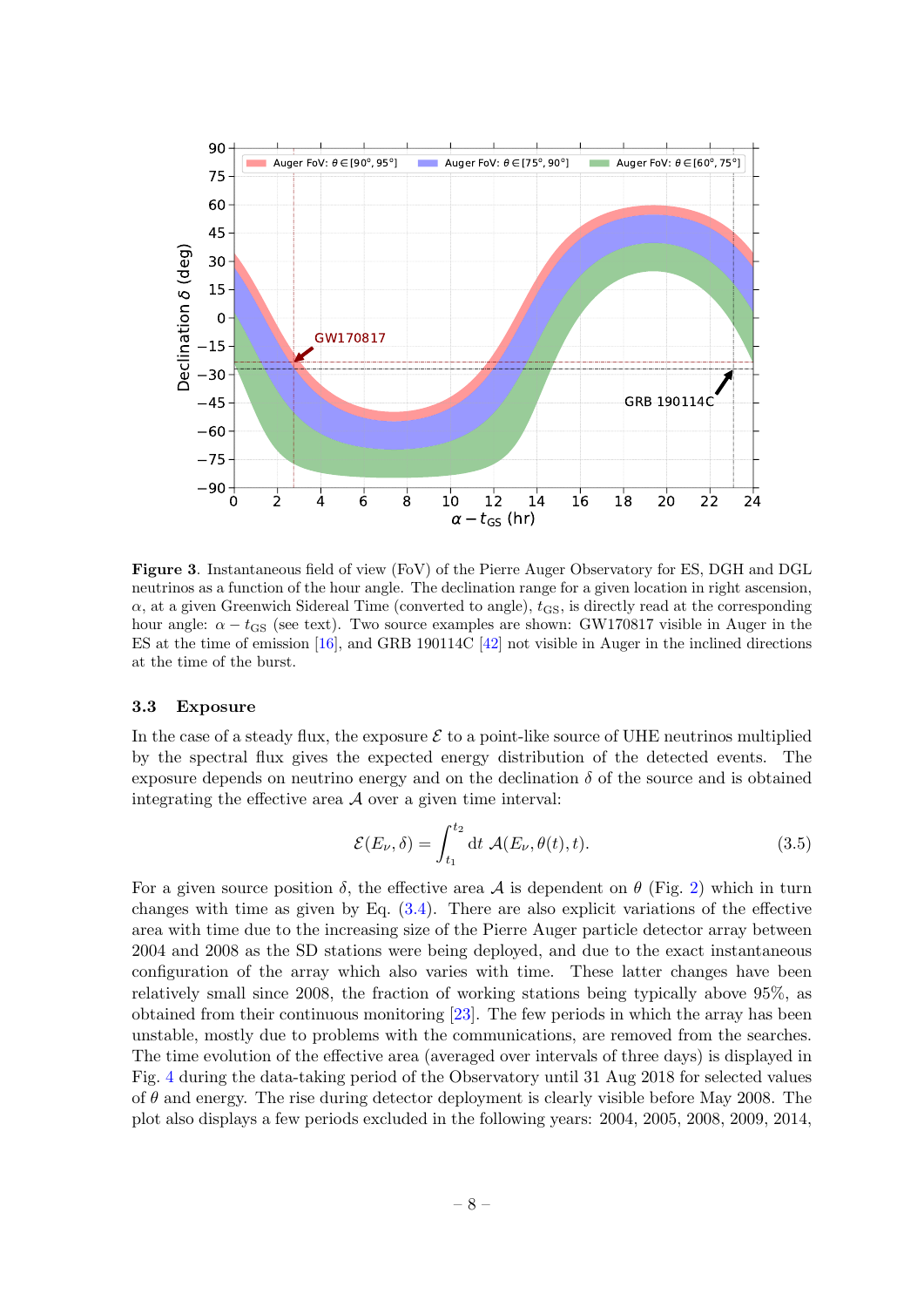2015 and 2016, in which the array was not running stably. Otherwise, the effective area is quite stable after 2008 except for small fluctuations lasting of the order of days.



<span id="page-11-0"></span>Figure 4. Average effective area calculated for three-day intervals for the ES and DGH channels as a function of time for the data taking period of the Observatory from 1 Jan 2004 to 31 Aug 2018.

When point sources are considered for a neutrino search, the time integral for the exposure in Eq. [\(3.5\)](#page-10-2) is done with simulations, sampling the array configuration at regular time intervals which are adjusted depending on the total observation period. If the duration of the search interval is of order a day or shorter, the start time of the search interval and its duration take particular relevance for the value of the exposure, due to the changes in effective area with zenith angle, and due to a limited fraction of the sidereal day during which a source at a given declination  $\delta$  is within each of the zenith-angle ranges for ES, DGH and DGL neutrino searches. Figure [5](#page-12-0) displays the duration of the time interval over which a source is in each of the zenith angle ranges during a sidereal day, obtained with Eq. [\(3.4\)](#page-9-1). Near the edges of the field of view of the ES, DGH or DGL channels, there are preferred declination values because the sources are in the field of view for a maximal period of time. These appear as prominent peaks in Fig. [5.](#page-12-0) This is a consequence of the relatively slower rate of zenith angle change at these declination values as can be seen in Fig. [3.](#page-10-1)

The directional exposure obtained daily for the ES, DGH and DGL selections at fixed energies, averaged in the period between 1 May 2008 and 31 August 2018 (excluding the intervals over which the array was unstable) is shown in Fig. [6](#page-13-1) as a function of source declination. Complementary, in Fig. [7](#page-14-0) we show the average exposure as a function of energy for a few selected declinations. When the search interval is much larger than a day, the dependence of the exposure on declination is well approximated by the daily average. The picture shows that there are large variations of the exposure as a function of source declination. Each of the average exposures obtained displays two peaks in declination, close to those that have maximal observation times in Fig. [5.](#page-12-0) In the ES search, the maximal values are obtained for declination values  $\delta \sim -53^{\circ}$  and  $\delta \sim 55^{\circ}$ , while in the DGH (DGL) channel the exposure peaks at  $\delta \sim -55^{\circ}$  and  $\delta \sim 45^{\circ}$  ( $\delta \sim -70^{\circ}$  and  $\delta \sim 35^{\circ}$ ). As the effective area for ES neutrinos is larger than that for DGH and DGL (Figs. [1](#page-7-0) and [2\)](#page-8-1), the overall largest exposures are obtained for declination values that are close to the peaks in observation time of the ES band alone.

Two sets of curves for each selection group have been combined in Fig. [6](#page-13-1) for  $10^{18}$  eV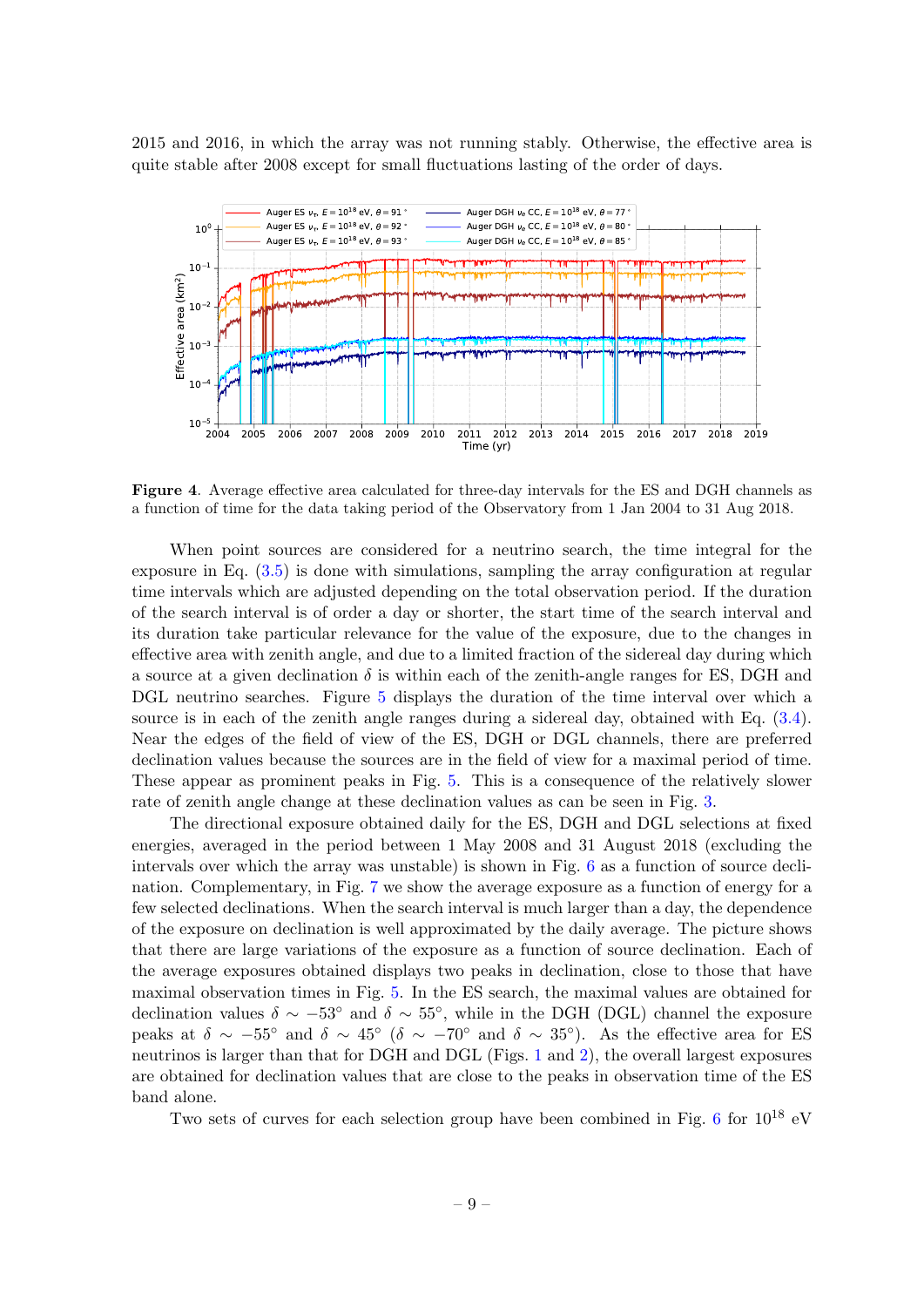

<span id="page-12-0"></span>**Figure 5.** Time per sidereal day that a source at declination  $\delta$  is visible in the field-of-view of the Earth-Skimming (red line), Downward-going channels (blue line:  $75° < \theta < 90°$ , green line:  $60^{\circ} < \theta < 75^{\circ}$ ).

and  $10^{19.5}$  eV to illustrate that the relative weight of the channels depends strongly on energy. In the EeV range, the effective area for ES neutrinos is larger than that for DGH and DGL, mostly because of the much larger target matter provided by the earth. This translates into average exposure differences of about an order of magnitude for ES relative to DGL despite the transit time per day of a given source being typically shorter for ES. The exposure for DGL is further suppressed by another order of magnitude relative to DGH, mostly because of the efficiency loss for less inclined showers at lower energies. However, the situation is very different at energies of  $\sim 3 \times 10^{19}$  eV, where the three searches have comparable exposures, and the dominant channel depends on declination. The behaviour of the Pierre Auger Observatory in the search for point sources of neutrinos is thus dependent on the exact energy range of the flux to measure and its spectral features.

In the case of searches in short time intervals, in addition to this general behaviour of the exposures with declination and energy for each selection group, the position of the source relative to the Observatory at the start point of the search period can play a crucial role. When the source lies just below the horizon, at a zenith angle between  $\theta \sim 91^\circ$  and  $\theta \sim 93^\circ$ degrees, the effective area is maximal, and the integrated exposure above 0.1 EeV exceeds by an order of magnitude that of IceCube [\[16\]](#page-19-5).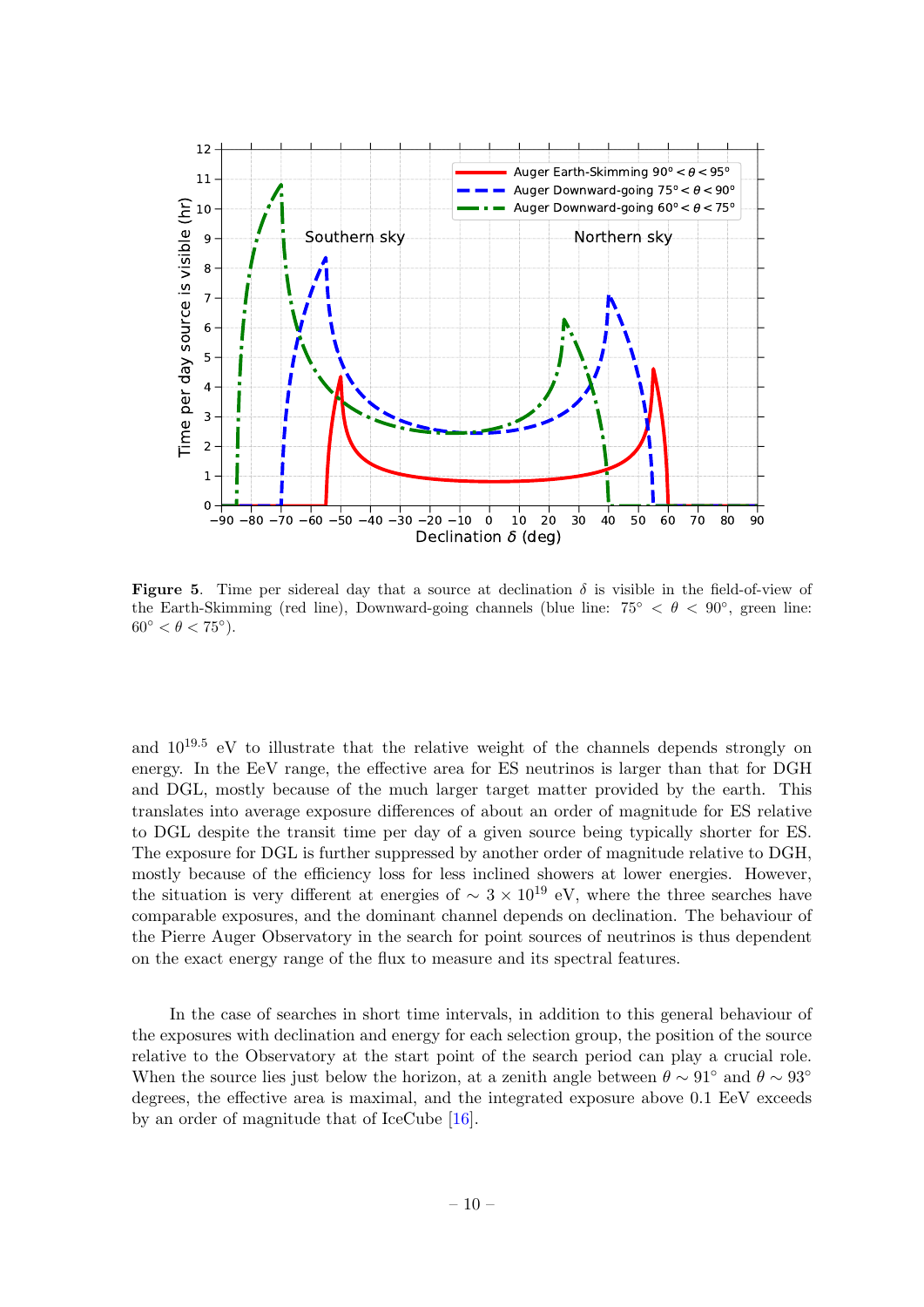

<span id="page-13-1"></span>**Figure 6.** Average exposure per day at  $E_{\nu} = 10^{18}$  eV and  $3 \times 10^{19}$  eV as a function of declination  $\delta$ , calculated for the period from 1 May 2008 when the SD array was completed up to 31 Aug 2018 for the ES, DGH and DGL channels.

#### <span id="page-13-0"></span>4 Limits for steady sources of UHE neutrinos

The expected number of neutrino events in an energy range  $[E_{\min}, E_{\max}]$  from a point-like source located at a declination  $\delta$  is given by <sup>[2](#page-13-2)</sup>:

$$
N_{\text{expected}}(\delta) = \int_{E_{\min}}^{E_{\max}} \int_{t_1}^{t_2} dE_{\nu} dt \, \phi(E_{\nu}, t) \, \mathcal{A}(E_{\nu}, \delta, t). \tag{4.1}
$$

To calculate a flux bound for a point source, the spectral function and the time dependence of the neutrino flux of each flavour should be known. In the absence of reliable predictions for these behaviours, it is customary to assume that the flux is independent of time during a given time interval, that the spectral flux has the form of a generic power law  $\phi = k_{PS} E_{\nu}^{-\alpha}$  with  $\alpha = 2$ , where  $k_{\text{PS}}$  is the normalization, and that the fluxes of the three neutrino flavours are equal, as expected from vacuum flavour oscillations over scales of hundreds of Mpc [\[43,](#page-20-12) [44\]](#page-20-13). If the flux is independent of time, the exposure integral  $\mathcal{E}(E_{\nu},\delta)$ , can be factored out and the equation for the number of events simplifies to:

$$
N_{\text{expected}}(\delta) = \int_{E_{\text{min}}}^{E_{\text{max}}} dE_{\nu} \phi(E_{\nu}) \mathcal{E}(E_{\nu}, \delta). \tag{4.2}
$$

For steady fluxes, the time interval is the active period between 1 Jan 2004 and 31 Aug 2018, excluding the unstable periods. The lower limit of the energy integral can be

<span id="page-13-2"></span><sup>&</sup>lt;sup>2</sup>We have here dropped the flavour sub-index *i*; a similar equation can be assumed for each flavour.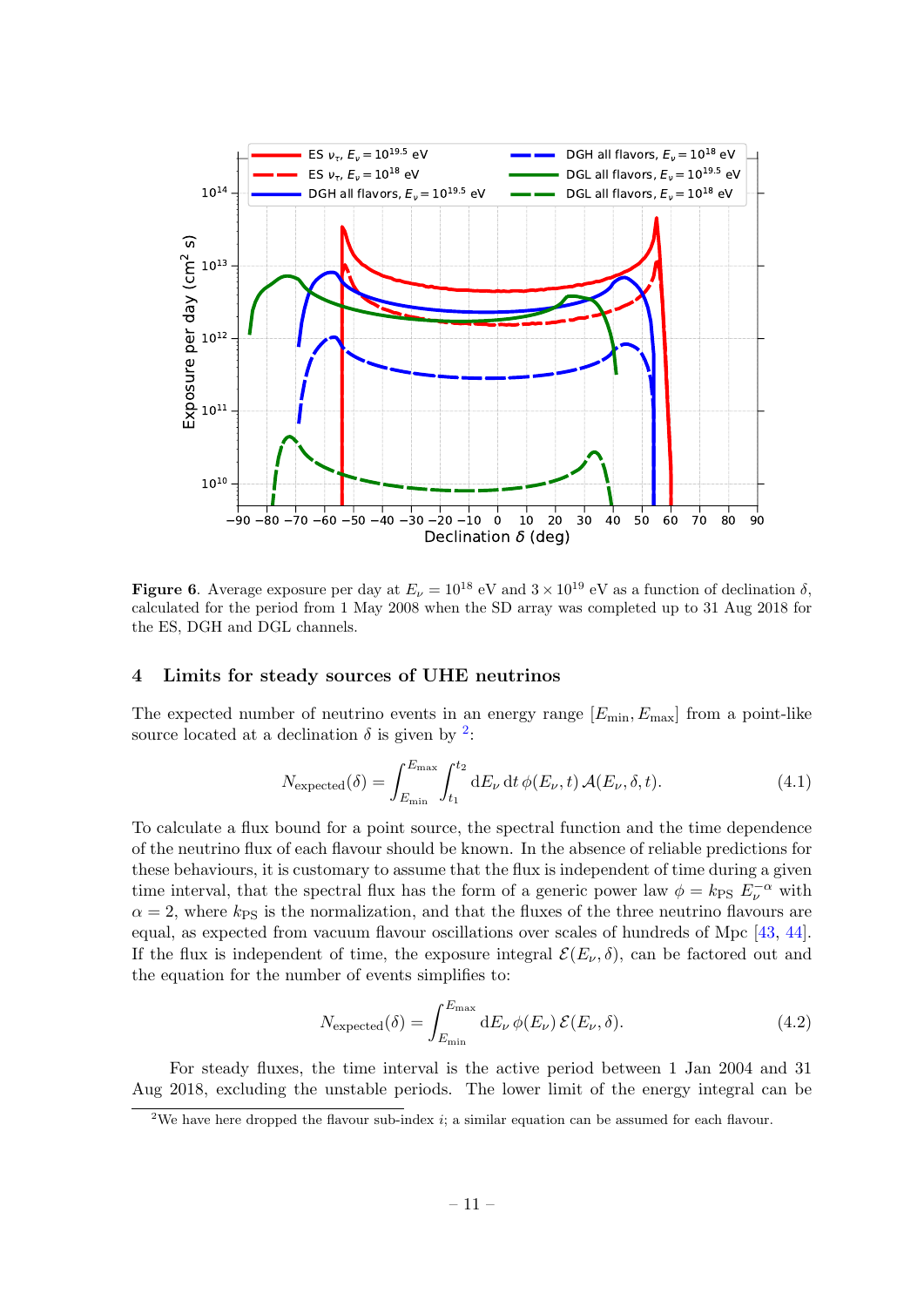

<span id="page-14-0"></span>Figure 7. Average exposure per day as a function of energy, calculated for the period from 1 May 2008 when the SD array was completed up to 31 Aug 2018 for the pair of declinations at which the exposure in each of the ES, DGH and DGL channels peaks (see Fig. [6\)](#page-13-1).

taken as zero because the exposure,  $\mathcal{E}$ , becomes practically negligible for energies below  $\sim 5 \times 10^{16}$  eV. Also, under the assumption made for a spectral index of  $\alpha = 2$ , the bulk of the neutrino triggers is not driven by the upper limit of the energy integral. Most of the identified ES events are between  $1.6 \times 10^{17}$  eV to  $2 \times 10^{19}$  eV while the DG events are between  $10^{17}$  and  $10^{20}$  eV. There is little dependence of these energy intervals on source declination or on  $E_{\text{max}}$  provided that it is larger than  $10^{20}$  eV.

A blind search for UHE neutrinos in the data period up to 31 Aug 2018 has yielded no candidate neutrino events in the ES, DGH, and DGL analyses [\[8\]](#page-18-5). Under the conservative assumption of zero background, a 90% C.L. upper limit on the neutrino flux from point-like sources is derived assuming  $\phi = k_{PS} \cdot E_{\nu}^{-2}$ . The bound on  $k_{PS}(\delta)$  is the value that gives a total of 2.39 expected events according to Feldman-Cousins [\[45\]](#page-20-14) with systematic uncertainties on the exposure calculated using the semi-Bayesian approach described in [\[7\]](#page-18-8). A bound on  $k_{\text{PS}}(\delta)$  can be obtained separately for the ES, DGH, and DGL channels. In each of the DG channels, the contributions from different flavours having both NC and CC are combined in the equal flavour assumption. In the calculation of the limits, the dependence of the neutrino detection efficiency on the zenith angle and its change with time as the source transits in the field of view of the Pierre Auger Observatory are taken into account. As the data for this work has been taken over the course of multiple years, the exposure can be assumed uniform within  $\pm 0.6\%$  in terms of right ascension [\[1\]](#page-18-0), and the limits on point-like sources depend solely on the declination.

The limits are shown in Fig. [8](#page-15-1) as a function of declination in comparison to those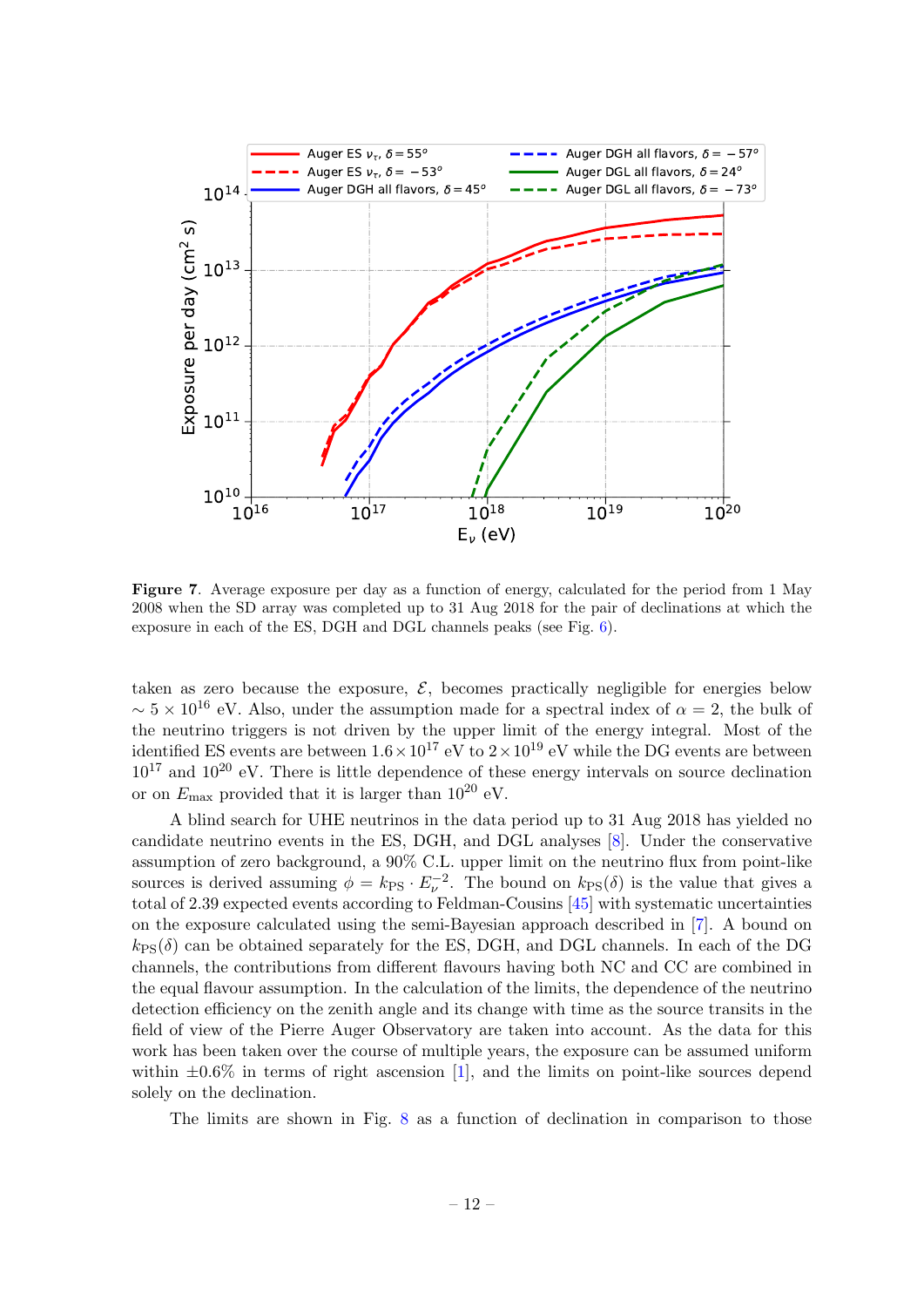

<span id="page-15-1"></span>Figure 8. Pierre Auger Observatory upper limits (1 Jan 2004 - 31 Aug 2018) at 90% C.L. on the normalization  $k^{PS}$  of a single flavour point-like flux of UHE neutrinos  $dN/dE_\nu = k^{PS} E_\nu^{-2}$  as a function of the source declination  $\delta$ . Also shown are the limits for IceCube (2008 - 2015) [\[38\]](#page-20-6) and ANTARES (2007 - 2015) [\[46\]](#page-20-15). Note the different energy ranges where the limits of each observatory apply.

obtained by IceCube [\[38\]](#page-20-6) and ANTARES [\[46\]](#page-20-15). It must be stressed that the energy ranges where the three experiments are sensitive are different and in many respects complementary. The limits reported by ANTARES and IceCube apply to energies just below the energy range of the search for neutrinos with the Pierre Auger Observatory that starts at  $\sim 10^{17}$  eV.

Limits for the particular case of the active galaxy Centaurus A, a potential source of UHECRs, are shown in Fig. [9,](#page-16-0) together with constraints from other experiments. CenA at a declination  $\delta \sim -43^{\circ}$  is observed  $\sim 7\%$  ( $\sim 29\%$ ) of one sidereal day in the range of zenith angles corresponding to ES (DG) events. The predicted fluxes for two theoretical models of UHE  $\nu$ -production – in the jets [\[47\]](#page-20-16) and close to the core of Centaurus A [\[48\]](#page-20-17) – are also shown. We expect  $\sim 0.7$  events from Cen A for the flux model in [\[47\]](#page-20-16) and  $\sim 0.025$  events for the model in [\[48\]](#page-20-17). However, there are significant uncertainties in this model that stem from the fact that the neutrino flux is normalized to the UHECR proton flux assumed to originate from CenA, which is uncertain.

#### <span id="page-15-0"></span>5 Discussion and Conclusions

The search for point sources of neutrinos with data from the Surface Detector Array of the Pierre Auger Observatory relies on selecting showers with large zenith angles in three different angular ranges where searches with different sensitivities are performed. The sensitivity of the Observatory to transient sources of UHE neutrinos is demonstrated using the effective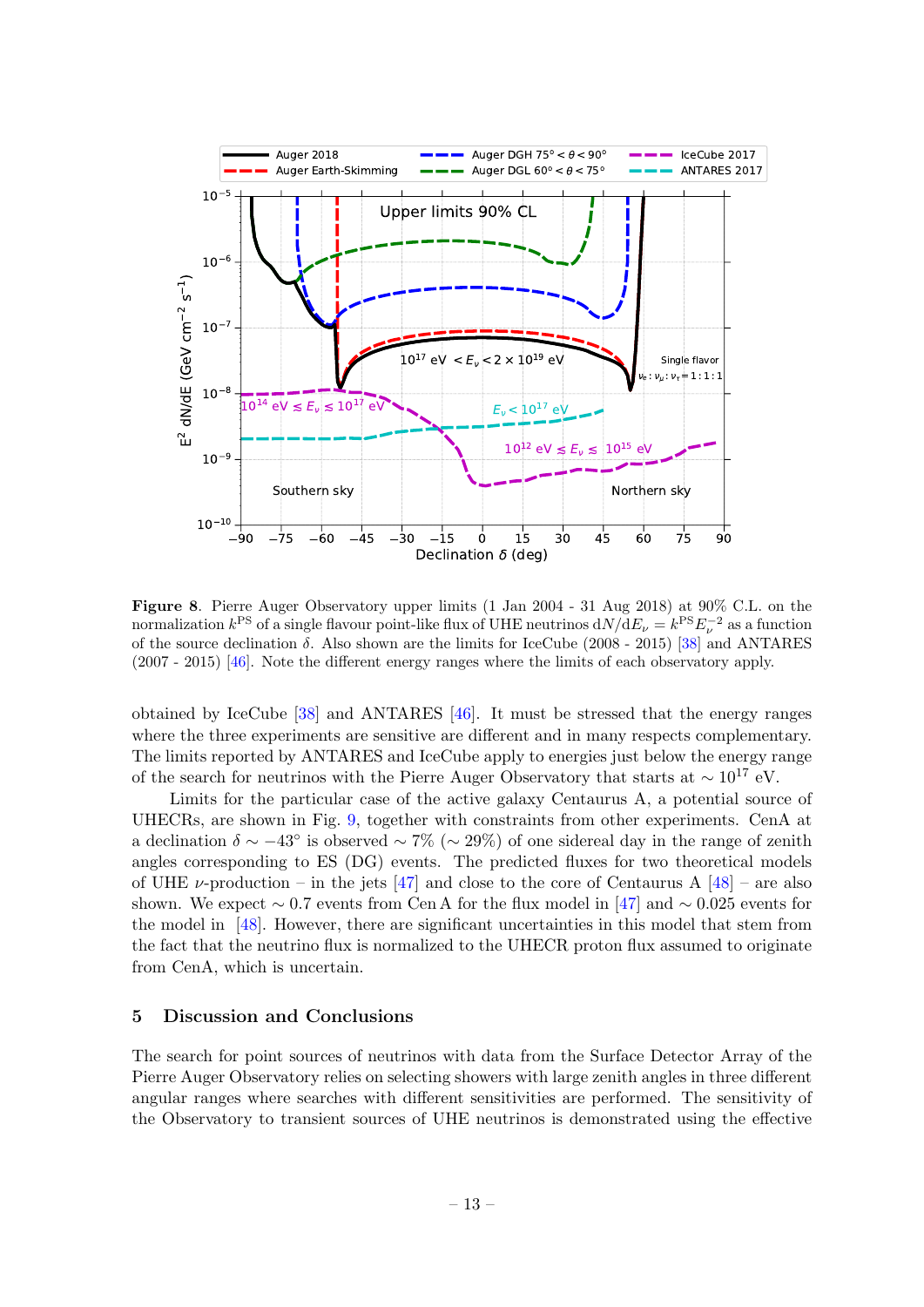

<span id="page-16-0"></span>**Figure 9.** Upper limits at 90% C.L. on a single flavour  $E^{-2}$  neutrino flux from the active galaxy Centaurus A from the Pierre Auger Observatory, together with limits from IceCube [\[38\]](#page-20-6) and ANTARES [\[46\]](#page-20-15). We also show the predictions of two models of UHE neutrino production in the jets [\[47\]](#page-20-16), and close to the core of Centaurus A [\[48\]](#page-20-17), along with 90% C.L. upper limits to these specific models with the Auger Observatory.

area  $A$  in Eqs. [\(3.2\)](#page-6-3) and [\(3.3\)](#page-8-0) as an indicator. There are significant differences in effective area for each angular range. The effective area in the Earth-skimming channel has been shown to have a strong dependence on zenith angle, and there is also a strong dependence of the effective areas on neutrino energy. This translates into a strong dependence of the exposure for neutrinos on source declination.

With the Pierre Auger Observatory, we can detect UHE neutrinos from a large fraction of the sky, from very close to the South Celestial Pole to declination values up to  $\delta \sim 60^{\circ}$ . For a steady source in this range, there is always a time window during a sidereal day in which the source is in the field of view of the ES, DGH or DGL channels.

No neutrino candidates have been identified in the Observatory data in the period 1 Jan 2004 to 31 Aug 2018, and the limits obtained for steady point-source fluxes represent the most stringent ones at energies around  $10^{18}$  eV. The ES channel dominates the sensitivity to point-like sources in the declination region  $(-54.5^{\circ} < \delta < 59.5^{\circ})$ . There are two spots in the sky where the sensitivity is maximal, at declinations  $\delta \sim -53^{\circ}$  and  $\delta \sim 55^{\circ}$ . The DG channels come into play for smaller declination values making the combined sensitivity cover a large region of the sky between  $\delta \sim -85^{\circ}$  and  $\delta \sim 60^{\circ}$ . The SD of the Pierre Auger Observatory has an unmatched sensitivity to potential sources of EeV neutrinos in the Northern terrestrial hemisphere. This is a region in the sky that cannot be searched for in the EeV energy range by experiments such as IceCube because of the opacity of the earth to neutrinos in those directions when seen from the South Pole.

The sensitivity of the SD of the Pierre Auger Observatory to transient sources of UHE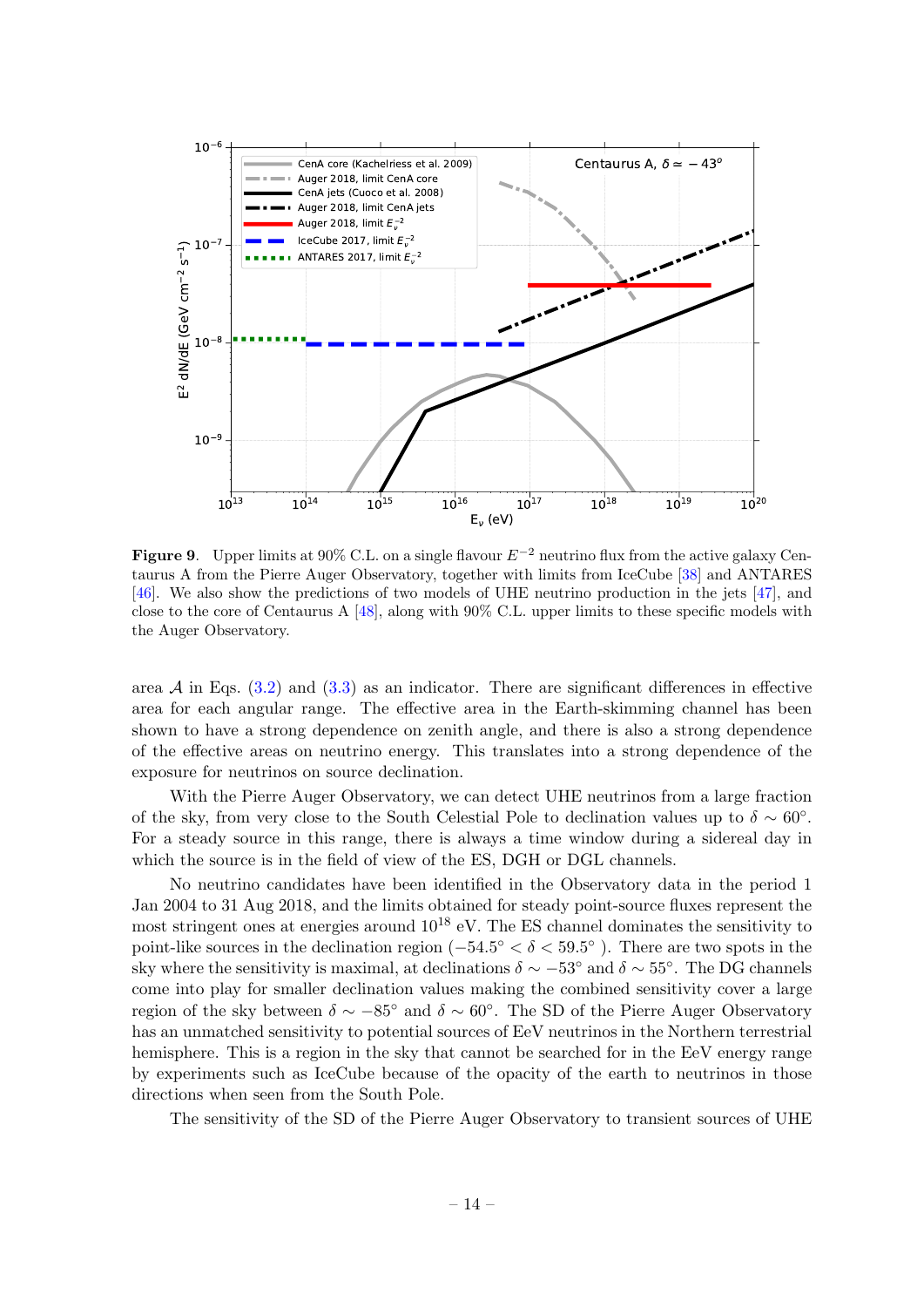neutrinos is calculated integrating the effective area over the relevant time interval. There is a substantial difference with respect to the search for steady sources of neutrinos. In addition to the declination dependence, the sensitivity to transient sources is crucially dependent on the efficiency of the detection during the time interval of the occurrence of the transient. Thus, depending on the inclination of the event in the local coordinate system of the Observatory, the sensitivity can exceed by far that of other dedicated neutrino detectors such as IceCube. For instance, at about  $10^{18}$  eV, the effective area of the Pierre Auger Observatory is maximal for sources slightly below the horizon, and therefore its sensitivity to transients from these directions is larger than that of IceCube by more than an order of magnitude. This is particularly interesting because the location of the GW170817 event, the only confirmed binary neutron star merger to date, was slightly below the horizon at the time around the merger as reported in  $[16]$  and seen in Fig. [3.](#page-10-1) There are other neutrino detectors such as ANITA that actually have a much higher instantaneous effective area [\[49,](#page-20-18) [50\]](#page-20-19). On the other hand, this detector is limited to flights of about 30 to 40 days during the summer period at Antarctica.

The Pierre Auger Observatory is in an excellent position to contribute to the new era of multimessenger astronomy, which is likely to bring new exciting discoveries, by looking for neutrinos in the EeV range in correlation with the detection of gamma rays or gravitational waves.

## Acknowledgments

The successful installation, commissioning, and operation of the Pierre Auger Observatory would not have been possible without the strong commitment and effort from the technical and administrative staff in Malargüe. We are very grateful to the following agencies and organizations for financial support:

Argentina – Comisión Nacional de Energía Atómica; Agencia Nacional de Promoción Científica y Tecnológica (ANPCyT); Consejo Nacional de Investigaciones Científicas y Técnicas (CONICET); Gobierno de la Provincia de Mendoza; Municipalidad de Malargüe; NDM Holdings and Valle Las Leñas; in gratitude for their continuing cooperation over land access; Australia – the Australian Research Council; Brazil – Conselho Nacional de Desenvolvimento Científico e Tecnológico (CNPq); Financiadora de Estudos e Projetos (FINEP); Fundação de Amparo à Pesquisa do Estado de Rio de Janeiro (FAPERJ); São Paulo Research Foundation (FAPESP) Grants No. 2010/07359-6 and No. 1999/05404-3; Ministério da Ciência, Tecnologia, Inovações e Comunicações (MCTIC); Czech Republic – Grant No. MSMT CR LTT18004, LO1305, LM2015038 and CZ.02.1.01/0.0/0.0/16 013/0001402; France – Centre de Calcul IN2P3/CNRS; Centre National de la Recherche Scientifique (CNRS); Conseil Régional Ile-de-France; Département Physique Nucléaire et Corpusculaire (PNC-IN2P3/CNRS); Département Sciences de l'Univers (SDU-INSU/CNRS); Institut Lagrange de Paris (ILP) Grant No. LABEX ANR-10-LABX-63 within the Investissements d'Avenir Programme Grant No. ANR-11-IDEX-0004-02; Germany – Bundesministerium für Bildung und Forschung (BMBF); Deutsche Forschungsgemeinschaft (DFG); Finanzministerium Baden-Württemberg; Helmholtz Alliance for Astroparticle Physics (HAP); Helmholtz-Gemeinschaft Deutscher Forschungszentren (HGF); Ministerium für Innovation, Wissenschaft und Forschung des Landes Nordrhein-Westfalen; Ministerium für Wissenschaft, Forschung und Kunst des Landes Baden-W¨urttemberg; Italy – Istituto Nazionale di Fisica Nucleare (INFN); Istituto Nazionale di Astrofisica (INAF); Ministero dell'Istruzione,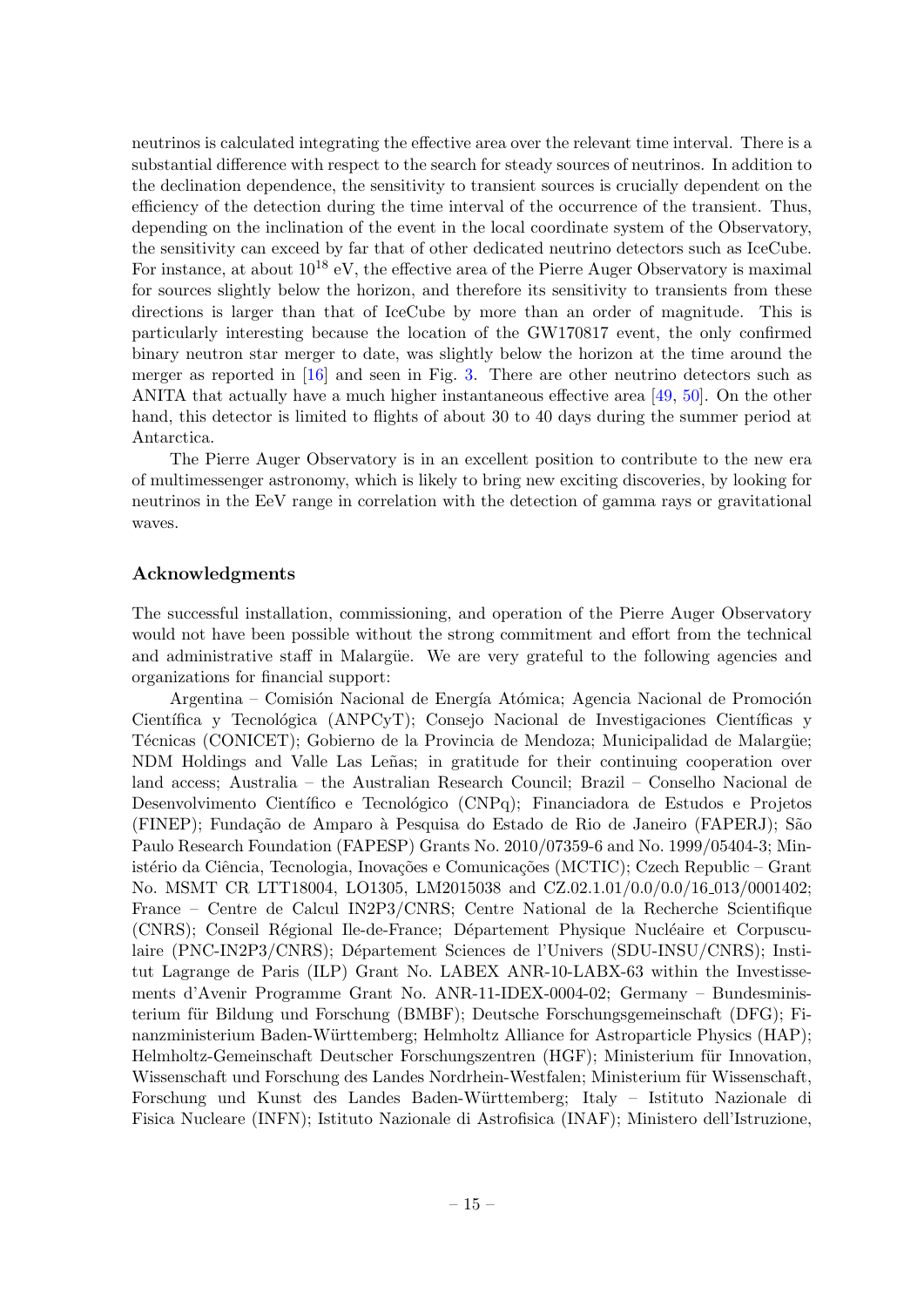dell'Universitá e della Ricerca (MIUR); CETEMPS Center of Excellence; Ministero degli Affari Esteri (MAE); México – Consejo Nacional de Ciencia y Tecnología (CONACYT) No. 167733; Universidad Nacional Autónoma de México (UNAM); PAPIIT DGAPA-UNAM; The Netherlands – Ministry of Education, Culture and Science; Netherlands Organisation for Scientific Research (NWO); Dutch national e-infrastructure with the support of SURF Cooperative; Poland -Ministry of Science and Higher Education, grant No. DIR/WK/2018/11; National Science Centre, Grants No. 2013/08/M/ST9/00322, No. 2016/23/B/ST9/01635 and No. HARMONIA 5–2013/10/M/ST9/00062, UMO-2016/22/M/ST9/00198; Portugal – Portuguese national funds and FEDER funds within Programa Operacional Factores de Competitividade through Fundação para a Ciência e a Tecnologia (COMPETE); Romania – Romanian Ministry of Research and Innovation CNCS/CCCDI-UESFISCDI, projects PN-III-P1-1.2-PCCDI-2017-0839/19PCCDI/2018 and PN18090102 within PNCDI III; Slovenia – Slovenian Research Agency, grants P1-0031, P1-0385, I0-0033, N1-0111; Spain – Ministerio de Economía, Industria y Competitividad (FPA2017-85114-P and FPA2017-85197-P), Xunta de Galicia (ED431C 2017/07), Junta de Andalucía (SOMM17/6104/UGR), Feder Funds, RENATA Red Nacional Temática de Astropartículas (FPA2015-68783-REDT) and María de Maeztu Unit of Excellence (MDM-2016-0692); USA – Department of Energy, Contracts No. DE-AC02-07CH11359, No. DE-FR02-04ER41300, No. DE-FG02-99ER41107 and No. DE-SC0011689; National Science Foundation, Grant No. 0450696; The Grainger Foundation; Marie Curie-IRSES/EPLANET; European Particle Physics Latin American Network; and UNESCO.

#### References

- <span id="page-18-0"></span>[1] A. Aab et al. [Pierre Auger Collaboration], Observation of a large-scale anisotropy in the arrival directions of cosmic rays above  $8 \times 10^{18}$  eV, Science 357 (2017) 1266.
- [2] A. Aab et al. [Pierre Auger Collaboration], Large-scale Cosmic-Ray Anisotropies above 4 EeV Measured by the Pierre Auger Observatory, Astrophys. J. 868 (2018) 4.
- <span id="page-18-1"></span>[3] A. Aab et al. [Pierre Auger Collaboration], An Indication of Anisotropy in Arrival Directions of Ultra-high-energy Cosmic Rays through Comparison to the Flux Pattern of Extragalactic Gamma-Ray Sources, Astrophys. J. Lett. 853 (2018) L29.
- <span id="page-18-2"></span>[4] A. Aab et al. [Pierre Auger Collaboration], Combined fit of spectrum and composition data as measured by the Pierre Auger Observatory, JCAP 04 (2017) 038.
- <span id="page-18-3"></span>[5] A. Aab *et al.* [Pierre Auger Collaboration], Search for photons with energies above  $10^18$  eV using the hybrid detector of the Pierre Auger Observatory, JCAP 04 (2017) 009.
- <span id="page-18-4"></span>[6] M. G. Aartsen et al. [IceCube Collab.], Differential limit on the EHE cosmic neutrino flux in the presence of astrophysical background from nine years of IceCube data, Phys. Rev. D 98 (2018) 062003.
- <span id="page-18-8"></span>[7] A. Aab et al. [Pierre Auger Collab.], Improved limit to the diffuse flux of UHE neutrinos with the Pierre Auger Observatory, Phys. Rev. D 91 (2015) 092008.
- <span id="page-18-5"></span>[8] A. Aab et al. [Pierre Auger Collaboration], Probing the origin of ultra-high-energy cosmic rays with neutrinos in the EeV energy range using the Pierre Auger Observatory, submitted to JCAP (2019).
- <span id="page-18-6"></span>[9] J. K. Becker, High-energy neutrinos in the context of multimessenger physics, Phys. Rept. 458 (2008) 173.
- <span id="page-18-7"></span>[10] V. S. Berezinsky, and G. T. Zatsepin, Cosmic rays at ultra high energies (neutrino?), Phys. Lett. B 28 (1969) 423.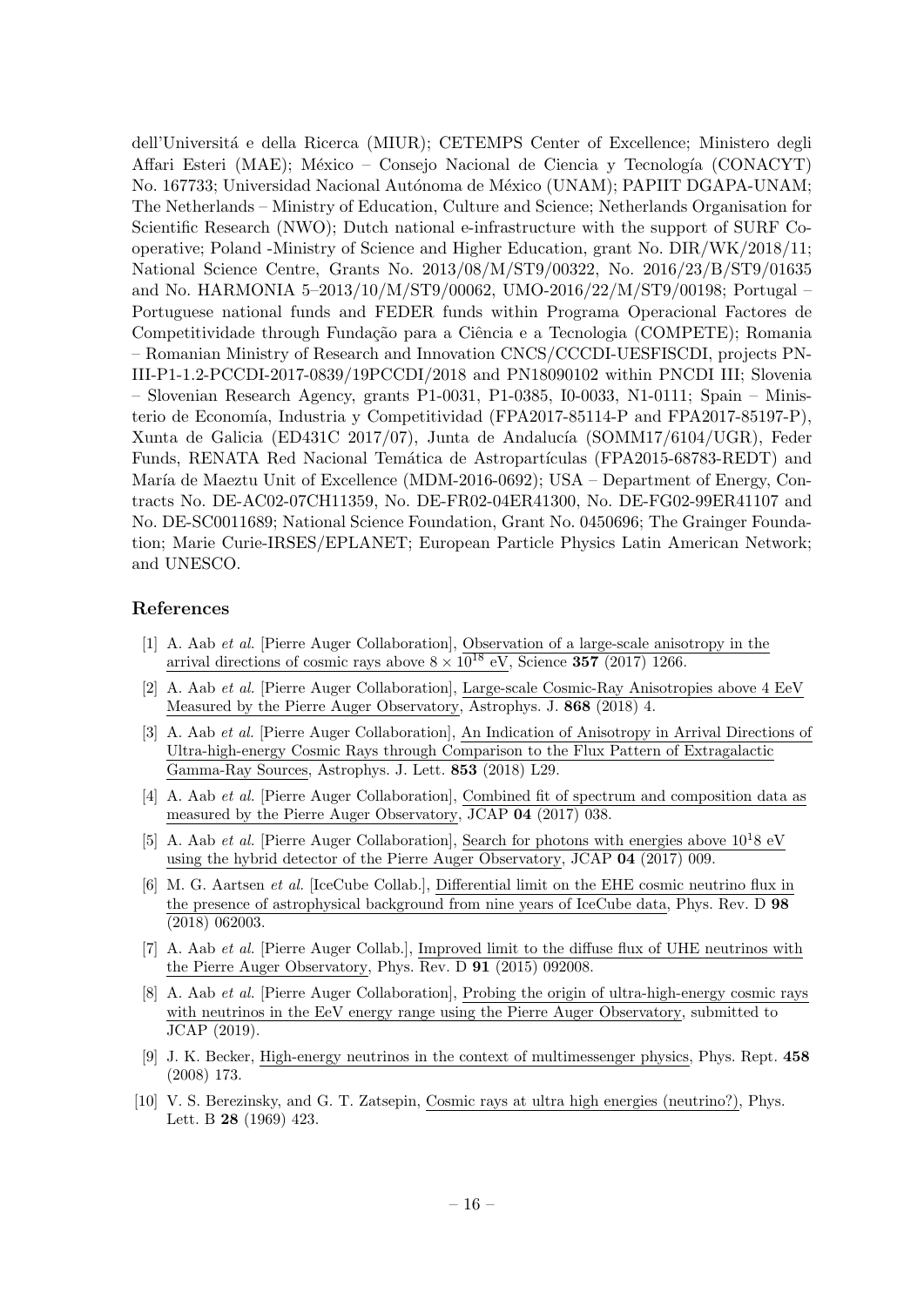- <span id="page-19-0"></span>[11] R. Engel, D. Seckel, and T. Stanev, Neutrinos from propagation of ultrahigh energy protons, Phys. Rev. D 64 (2001) 093010.
- <span id="page-19-1"></span>[12] M. G. Aartsen et al. [IceCube Collaboration], A combined maximum-likelihood analysis of the high-energy astrophysical neutrino flux measured with IceCube, Astrophys. J. **809** (2015) 98.
- <span id="page-19-2"></span>[13] B. P. Abbott et al. [LIGO Scientific Collab. and Virgo Collab.], Observation of Gravitational Waves from a Binary Black Hole Merger, Phys. Rev. Lett. 116 (2016) 061102.
- <span id="page-19-3"></span>[14] B. P. Abbott *et al.* [LIGO Scientific Collab. and Virgo Collab.], GW151226: Observation of Gravitational Waves from a 22-Solar-Mass Binary Black Hole Coalescence, Phys. Rev. Lett. 116 (2016) 241103.
- <span id="page-19-4"></span>[15] B. P. Abbott et al., Multi-messenger Observations of a Binary Neutron Star Merger, Astrophys. J. Lett. 848 (2017) L12.
- <span id="page-19-5"></span>[16] A. Albert et al. [ANTARES, IceCube, Pierre Auger and LIGO/Virgo Collabs.], Search for high-energy neutrinos from binary neutron star merger GW170817 with ANTARES, IceCube and the Pierre Auger Observatory, Astrophys. J. Lett. 850 (2017) L35.
- <span id="page-19-6"></span>[17] M. G. Aartsen et al. [IceCube Collab.], Multimessenger observations of a flaring blazar coincident with high-energy neutrino IceCube-170922A, Science 361 (2018) 146.
- <span id="page-19-7"></span>[18] S. Ansoldi et al., The Blazar TXS 0506+056 Associated with a High-energy Neutrino: Insights into Extragalactic Jets and Cosmic-Ray Acceleration, Astrophys. J. Lett. 863 (2018) L10.
- <span id="page-19-8"></span>[19] M. G. Aartsen et al. [IceCube Collab.], Neutrino emission from the direction of the blazar TXS 0506+056 prior to the IceCube-170922A alert, Science 361 (2018) 147.
- <span id="page-19-9"></span>[20] P. Padovani et al., Dissecting the region around IceCube-170922A: the blazar TXS 0506+056 as the first cosmic neutrino source, MNRAS 480 (2018) 192.
- <span id="page-19-10"></span>[21] M. Ackermann et al., Astrophysics Uniquely Enabled by Obervations of High-Energy Cosmic Neutrinos, arXiv:1903.04334v1 [astro-ph.HE]
- <span id="page-19-11"></span>[22] I. Allekotte et al., The Surface Detector System of the Pierre Auger Observatory, Nucl. Instrum. Meth. A 586 (2008) 409.
- <span id="page-19-12"></span>[23] A. Aab et al. [Pierre Auger Collaboration], The Pierre Auger Cosmic Ray Observatory, Nucl. Instrum. Meth. A 798 (2015) 172.
- <span id="page-19-13"></span>[24] J. Abraham et al. [Pierre Auger Collab.], The fluorescence detector of the Pierre Auger Observatory, Nucl. Instrum. Meth. A 620 (2010) 227.
- <span id="page-19-14"></span>[25] K.S. Capelle, J.W. Cronin, G. Parente, E. Zas, On the detection of ultra high energy neutrinos with the Auger observatory, Astropart. Phys. 8 (1998) 321.
- <span id="page-19-15"></span>[26] D. Fargion, Discovering Ultra High Energy Neutrinos by Horizontal and Upward tau Air-Showers: Evidences in Terrestrial Gamma Flashes?, Astrophys. J. 570 (2002) 909; A. Letessier-Selvon, Establishing the GZK cutoff with ultrahigh-energy tau neutrinos, AIP Conf. Proc. 566 (2001) 157.
- <span id="page-19-16"></span>[27] E. Zas for the Pierre Auger Collaboration, Searches for neutrino fluxes in the EeV regime with the Pierre Auger Observatory, Proceedings of the 35th International Cosmic Ray Conference, PoS(ICRC2017)972.
- <span id="page-19-17"></span>[28] P. Abreu et al. [Pierre Auger Collab.], Search for point-like sources of UHE neutrinos at the Pierre Auger Observatory and improved limit on the diffuse flux of tau neutrinos, Astrophys. J. Lett. 755 (2012) L4.
- <span id="page-19-18"></span>[29] A. Aab et al. [Pierre Auger Collab.], Ultra-high energy neutrino follow-up search of the blazar TXS 0506+056 with the Pierre Auger Observatory, in preparation.
- <span id="page-19-19"></span>[30] A. Aab et al. [Pierre Auger Collaboration], Trigger and aperture of the surface detector array of the Pierre Auger Observatory, Nucl. Instr. Meth. Phys. Res. A 613 (2010) 29.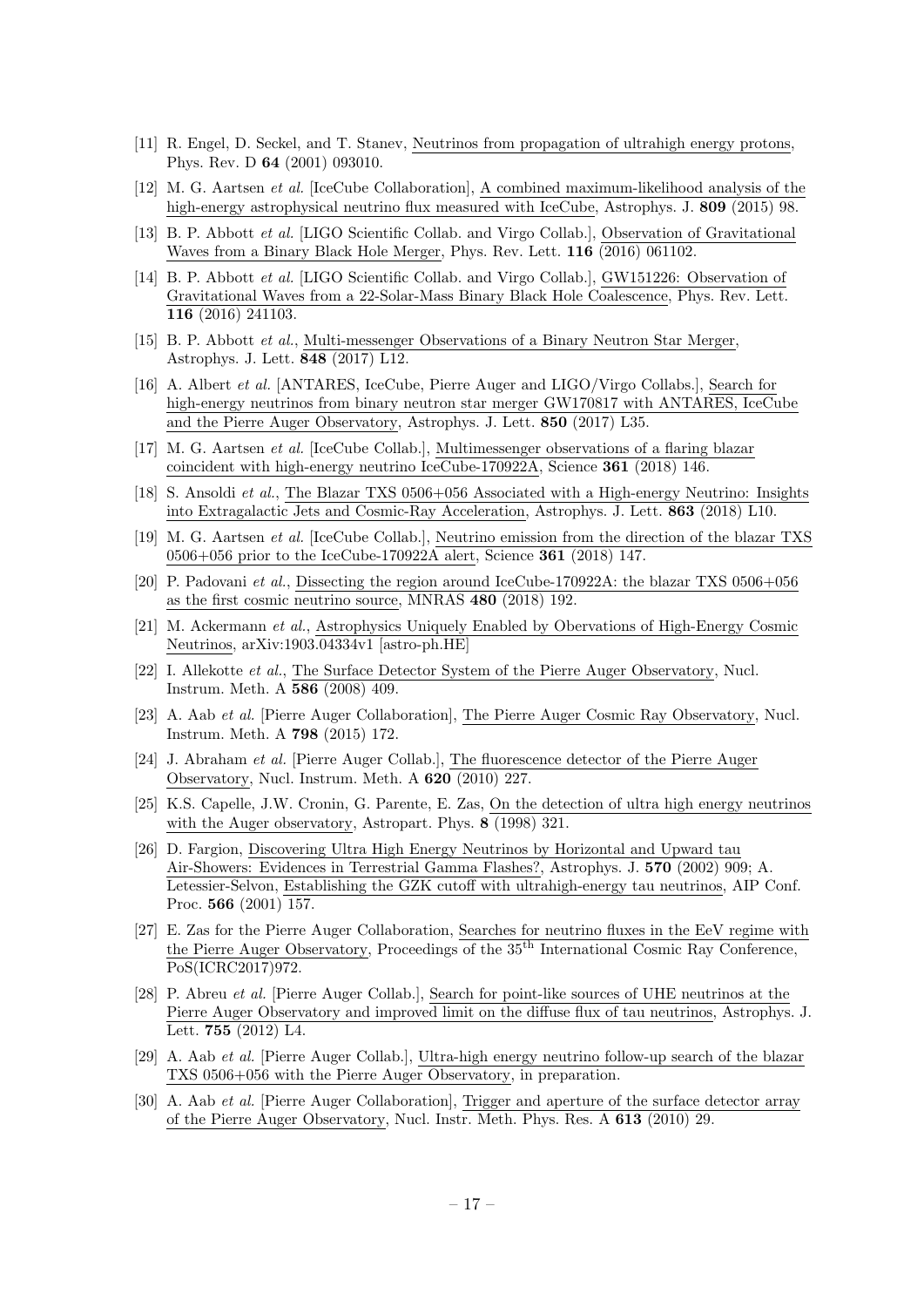- <span id="page-20-0"></span>[31] A. Aab et al. [Pierre Auger Collaboration], Measurement of the cosmic ray spectrum above  $4 \times 10^{18}$  eV using inclined events detected with the Pierre Auger Observatory, JCAP 08 (2015) 049.
- <span id="page-20-1"></span>[32] L. Cazon, R. A. Vazquez, A. A. Watson, and E. Zas, Time structure of muonic showers, Astropart. Phys. 21 (2004) 71.
- <span id="page-20-10"></span>[33] X. Bertou, P. Billoir, O. Deligny, C. Lachaud, A. Letessier-Selvon, Tau neutrinos in the Auger Observatory: A new window to UHECR sources, Astropart. Phys. 17 (2002) 183.
- <span id="page-20-2"></span>[34] E. Zas, Neutrino detection with inclined air showers, New J. Phys. 7 (2005) 130.
- <span id="page-20-3"></span>[35] J. Abraham et al. [Pierre Auger Collab.], Upper Limit on the Diffuse Flux of Ultrahigh Energy Tau Neutrinos from the Pierre Auger Observatory, Phys. Rev. Lett. 100 (2008) 211101.
- <span id="page-20-4"></span>[36] J. L. Navarro, PhD Thesis, Univ. Granada, Spain (2012). Available at: http://digibug.ugr.es/handle/10481/26377
- <span id="page-20-5"></span>[37] P. Abreu et al. [Pierre Auger Collab.], Search for ultrahigh energy neutrinos in highly inclined events at the Pierre Auger Observatory, Phys. Rev. D 84 (2011) 122005; J. S. Tiffenberg, PhD Thesis, Univ. Buenos Aires, Argentina (2011). Available at: https://digital.bl.fcen.uba.ar/download/ tesis/tesis n4901 Tiffenberg.pdf
- <span id="page-20-6"></span>[38] M. G. Aartsen et al. [IceCube Collab.], All-sky Search for Time-integrated Neutrino Emission from Astrophysical Sources with 7 yr of IceCube Data, Astrophys. J. 835 (2017) 151.
- <span id="page-20-7"></span>[39] https://www.auger.org/index.php/science/data
- <span id="page-20-8"></span>[40] O. Blanch Bigas, O. Deligny, K. Payet, and V. Van Elewyck, Ultrahigh energy tau neutrino flux regeneration while skimming the Earth, Phys. Rev. D 78 (2008) 063002.
- <span id="page-20-9"></span>[41] J. Alvarez-Muñiz, W. R. Carvalho Jr., K. Payet, A. Romero-Wolf, H. Schoorlemmer, and E. Zas, Comprehensive approach to tau-lepton production by high-energy tau neutrinos propagating through the Earth, Phys. Rev. D 97 (2018) 023021; Erratum: Phys. Rev. D 99 (2019) 069902; and refs. therein.
- <span id="page-20-11"></span>[42] http://tevcat.uchicago.edu/?mode=1;id=324
- <span id="page-20-12"></span>[43] J. G. Learned and S. Pakvasa, Detecting tau-neutrino oscillations at PeV energies, Astropart. Phys. 3 (1995) 267.
- <span id="page-20-13"></span>[44] A. Hussain, M. Jezabek, O. Yasuda, Effects of neutrino mixing on high-energy cosmic neutrino flux, Phys. Rev. D 62 (2000) 103007.
- <span id="page-20-14"></span>[45] G. J. Feldman, and R. D. Cousins, A Unified approach to the classical statistical analysis of small signals, Phys. Rev. D 57 (1998) 3873.
- <span id="page-20-15"></span>[46] A. Albert et al. [ANTARES Collab.], First all-flavour neutrino pointlike source search with the ANTARES neutrino telescope, Phys. Rev. D 96, 082001 (2017).
- <span id="page-20-16"></span>[47] A. Cuoco, and S. Hannestad, Ultrahigh energy neutrinos from Centaurus A and the Auger hot spot, Phys. Rev. D 78 (2008) 023007.
- <span id="page-20-17"></span>[48] M. Kachelriess, S. Ostapchenko, and R. Tomas, High energy radiation from Centaurus A, New J. Phys. 11 (2009) 065017.
- <span id="page-20-18"></span>[49] P. W. Gorham et al. [ANITA Collaboration], Constraints on the ultra-high energy cosmic neutrino flux from the fourth flight of ANITA, arXiv:1902.04005v1 [astro-ph.HE].
- <span id="page-20-19"></span>[50] A. Romero-Wolf et al., Comprehensive analysis of anomalous ANITA events disfavors a diffuse tau-neutrino flux origin, Phys. Rev. D 99 (2019) 063011.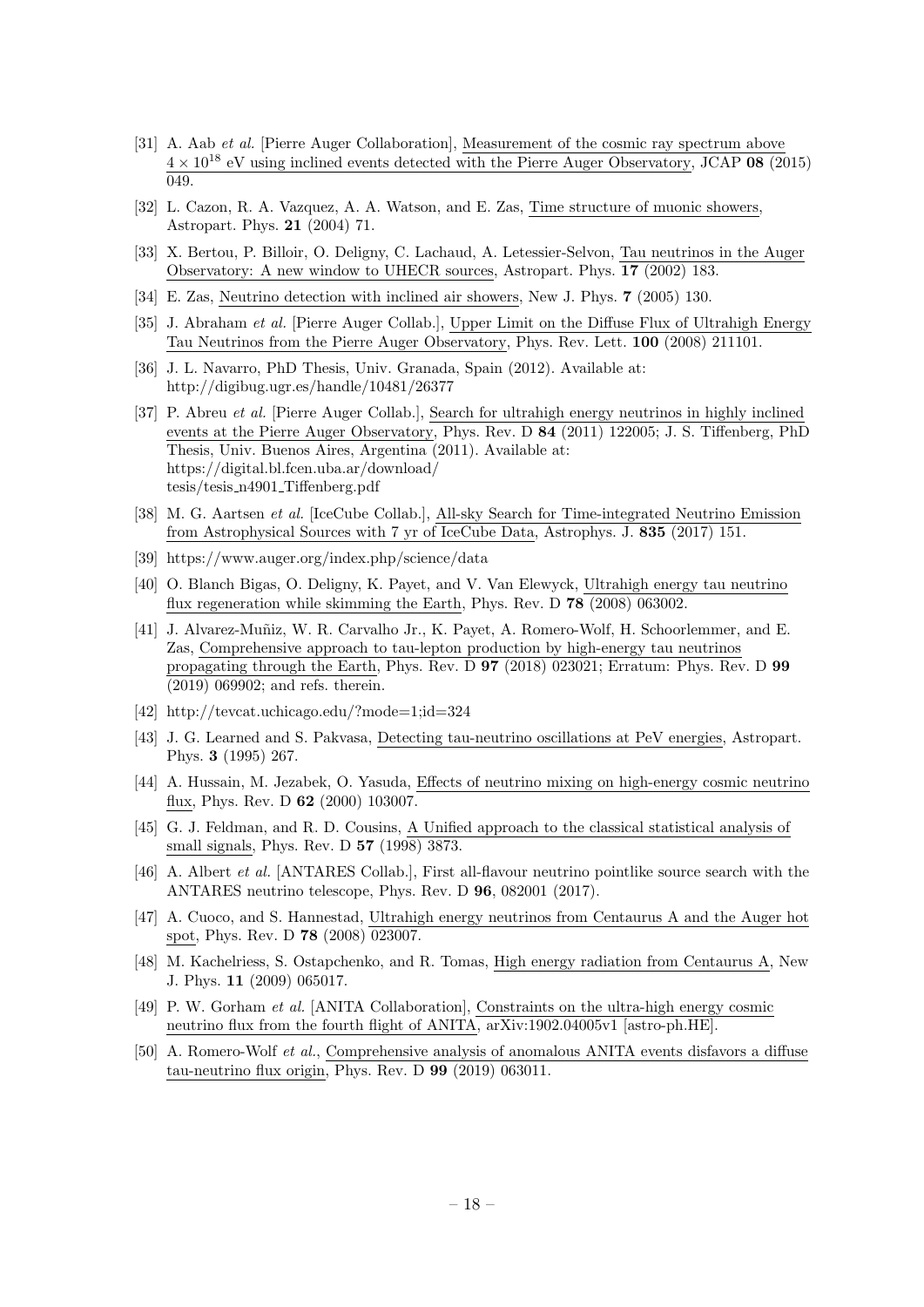# The Pierre Auger Collaboration

A. Aab<sup>75</sup>, P. Abreu<sup>67</sup>, M. Aglietta<sup>50,49</sup>, I.F.M. Albuquerque<sup>19</sup>, J.M. Albury<sup>12</sup>, I. Allekotte<sup>1</sup>, A. Almela<sup>8,11</sup>, J. Alvarez Castillo<sup>63</sup>, J. Alvarez-Muñiz<sup>74</sup>, G.A. Anastasi<sup>42,43</sup>, L. Anchordoqui<sup>82</sup>, B. Andrada<sup>8</sup>, S. Andringa<sup>67</sup>, C. Aramo<sup>47</sup>, H. Asorey<sup>1,28</sup>, P. Assis<sup>67</sup>, G. Avila<sup>9,10</sup>, A.M. Badescu<sup>70</sup>, A. Bakalova<sup>30</sup>, A. Balaceanu<sup>68</sup>, F. Barbato<sup>56,47</sup>, R.J. Barreira Luz<sup>67</sup>, S. Baur<sup>37</sup>, K.H. Becker<sup>35</sup>, J.A. Bellido<sup>12</sup>, C. Berat<sup>34</sup>, M.E. Bertaina<sup>58,49</sup>, X. Bertou<sup>1</sup>, P.L. Biermann<sup>b</sup>, J. Biteau<sup>32</sup>, A. Blanco<sup>67</sup>, J. Blazek<sup>30</sup>, C. Bleve<sup>52,45</sup>, M. Boháčová<sup>30</sup>, D. Boncioli<sup>42,43</sup>, C. Bonifazi<sup>24</sup>, N. Borodai $^{64}$ , A.M. Botti $^{8,37}$ , J. Brack $^e$ , T. Bretz $^{39}$ , A. Bridgeman $^{36}$ , F.L. Briechle $^{39}$ , P. Buchholz $^{41}$ , A. Bueno<sup>73</sup>, S. Buitink<sup>14</sup>, M. Buscemi<sup>54,44</sup>, K.S. Caballero-Mora<sup>62</sup>, L. Caccianiga<sup>55</sup>, L. Calcagni<sup>4</sup>, A. Cancio<sup>11,8</sup>, F. Canfora<sup>75,77</sup>, I. Caracas<sup>35</sup>, J.M. Carceller<sup>73</sup>, R. Caruso<sup>54,44</sup>, A. Castellina<sup>50,49</sup>, F. Catalani<sup>17</sup>, G. Cataldi<sup>45</sup>, L. Cazon<sup>67</sup>, M. Cerda<sup>9</sup>, J.A. Chinellato<sup>20</sup>, K. Choi<sup>13</sup>, J. Chudoba<sup>30</sup>, L. Chytka<sup>31</sup>, R.W. Clay<sup>12</sup>, A.C. Cobos Cerutti<sup>7</sup>, R. Colalillo<sup>56,47</sup>, A. Coleman<sup>88</sup>, M.R. Coluccia<sup>52,45</sup>, R. Conceição<sup>67</sup>, A. Condorelli<sup>42,43</sup>, G. Consolati<sup>46,51</sup>, F. Contreras<sup>9,10</sup>, F. Convenga<sup>52,45</sup>, M.J. Cooper<sup>12</sup>, S. Coutu<sup>86</sup>, C.E. Covault<sup>80,h</sup>, B. Daniel<sup>20</sup>, S. Dasso<sup>5,3</sup>, K. Daumiller<sup>37</sup>, B.R. Dawson<sup>12</sup>, J.A. Day<sup>12</sup>, R.M. de Almeida<sup>26</sup>, S.J. de Jong<sup>75,77</sup>, G. De Mauro<sup>75,77</sup>, J.R.T. de Mello Neto<sup>24,25</sup>, I. De Mitri<sup>42,43</sup>, J. de Oliveira<sup>26</sup>, V. de Souza<sup>18</sup>, J. Debatin<sup>36</sup>, M. del  $\rm Río^{10}$ , O. Deligny<sup>32</sup>, N. Dhital<sup>64</sup>, A. Di Matteo<sup>49</sup>, M.L. Díaz Castro<sup>20</sup>, C. Dobrigkeit<sup>20</sup>, J.C. D'Olivo<sup>63</sup>, Q. Dorosti<sup>41</sup>, R.C. dos Anjos<sup>23</sup>, M.T. Dova<sup>4</sup>, A. Dundovic<sup>40</sup>, J. Ebr<sup>30</sup>, R. Engel<sup>36,37</sup>, M. Erdmann<sup>39</sup>, C.O. Escobar<sup>c</sup>, A. Etchegoyen<sup>8,11</sup>, H. Falcke<sup>75,78,77</sup>, J. Farmer<sup>87</sup>, G. Farrar<sup>85</sup>, A.C. Fauth<sup>20</sup>, N. Fazzini<sup>c</sup>, F. Feldbusch<sup>38</sup>, F. Fenu<sup>58,49</sup>, L.P. Ferreyro<sup>8</sup>, J.M. Figueira<sup>8</sup>, A. Filipčič<sup>72,71</sup>, M.M. Freire<sup>6</sup>, T. Fujii<sup>87,f</sup>, A. Fuster<sup>8,11</sup>, B. García<sup>7</sup>, H. Gemmeke<sup>38</sup>, F. Gesualdi<sup>8</sup>, A. Gherghel-Lascu<sup>68</sup>, P.L. Ghia<sup>32</sup>, U. Giaccari<sup>15</sup>, M. Giammarchi<sup>46</sup>, M. Giller<sup>65</sup>, D. Głas<sup>66</sup>, J. Glombitza<sup>39</sup>, F. Gobbi<sup>9</sup>, G. Golup<sup>1</sup>, M. Gómez Berisso<sup>1</sup>, P.F. Gómez Vitale<sup>9,10</sup>, J.P. Gongora<sup>9</sup>, N. González<sup>8</sup>, I. Goos<sup>1,37</sup>, D. Góra<sup>64</sup>, A. Gorgi<sup>50,49</sup>, M. Gottowik<sup>35</sup>, T.D. Grubb<sup>12</sup>, F. Guarino<sup>56,47</sup>, G.P. Guedes<sup>21</sup>, E. Guido<sup>49,58</sup>, S. Hahn<sup>37</sup>, R. Halliday<sup>80</sup>, M.R. Hampel<sup>8</sup>, P. Hansen<sup>4</sup>, D. Harari<sup>1</sup>, T.A. Harrison<sup>12</sup>, V.M. Harvey<sup>12</sup>, A. Haungs<sup>37</sup>, T. Hebbeker<sup>39</sup>, D. Heck<sup>37</sup>, P. Heimann<sup>41</sup>, G.C. Hill<sup>12</sup>, C. Hojvat<sup>c</sup>, E.M. Holt<sup>36,8</sup>, P. Homola<sup>64</sup>, J.R. Hörandel<sup>75,77</sup>, P. Horvath<sup>31</sup>, M. Hrabovský<sup>31</sup>, T. Huege<sup>37,14</sup>, J. Hulsman<sup>8,37</sup>, A. Insolia<sup>54,44</sup>, P.G. Isar<sup>69</sup>, J.A. Johnsen<sup>81</sup>, J. Jurysek<sup>30</sup>, A. Kääpä<sup>35</sup>, K.H. Kampert<sup>35</sup>, B. Keilhauer<sup>37</sup>, N. Kemmerich<sup>19</sup>, J. Kemp<sup>39</sup>, H.O. Klages<sup>37</sup>, M. Kleifges<sup>38</sup>, J. Kleinfeller<sup>9</sup>, D. Kuempel<sup>35</sup>, G. Kukec Mezek<sup>71</sup>, A. Kuotb Awad<sup>36</sup>, B.L. Lago<sup>16</sup>, D. LaHurd<sup>80</sup>, R.G. Lang<sup>18</sup>, R. Legumina<sup>65</sup>, M.A. Leigui de Oliveira<sup>22</sup>, V. Lenok<sup>37</sup>, A. Letessier-Selvon<sup>33</sup>, I. Lhenry-Yvon<sup>32</sup>, O.C. Lippmann<sup>15</sup>, D. Lo Presti<sup>54,44</sup>, L. Lopes<sup>67</sup>, R. López<sup>59</sup>, A. López Casado<sup>74</sup>, R. Lorek<sup>80</sup>, Q. Luce<sup>36</sup>, A. Lucero<sup>8</sup>, M. Malacari<sup>87</sup>, G. Mancarella<sup>52,45</sup>, D. Mandat<sup>30</sup>, B.C. Manning<sup>12</sup>, J. Manshanden<sup>40</sup>, P. Mantsch<sup>c</sup>, A.G. Mariazzi<sup>4</sup>, I.C. Mariş<sup>13</sup>, G. Marsella<sup>52,45</sup>, D. Martello<sup>52,45</sup>, H. Martinez<sup>18</sup>, O. Martínez Bravo<sup>59</sup>, M. Mastrodicasa<sup>53,43</sup>, H.J. Mathes<sup>37</sup>, S. Mathys<sup>35</sup>, J. Matthews<sup>83</sup>, G. Matthiae<sup>57,48</sup>, E. Mayotte<sup>35</sup>, P.O. Mazur<sup>c</sup>, G. Medina-Tanco<sup>63</sup>, D. Melo<sup>8</sup>, A. Menshikov<sup>38</sup>, K.-D. Merenda<sup>81</sup>, S. Michal<sup>31</sup>, M.I. Micheletti<sup>6</sup>, L. Miramonti $^{55,46}$ , D. Mockler<sup>13</sup>, S. Mollerach<sup>1</sup>, F. Montanet<sup>34</sup>, C. Morello<sup>50,49</sup>, G. Morlino<sup>42,43</sup>, M. Mostafá $^{86}$ , A.L. Müller $^{8,37}$ , M.A. Muller $^{20,d}$ , S. Müller $^{36}$ , R. Mussa $^{49}$ , W.M. Namasaka $^{35}$ , L. Nellen<sup>63</sup>, M. Niculescu-Oglinzanu<sup>68</sup>, M. Niechciol<sup>41</sup>, D. Nitz<sup>84,9</sup>, D. Nosek<sup>29</sup>, V. Novotny<sup>29</sup>, L. Nožka $^{31}$ , A Nucita $^{52,45}$ , L.A. Núñez $^{28}$ , A. Olinto $^{87}$ , M. Palatka $^{30}$ , J. Pallotta<sup>2</sup>, M.P. Panetta $^{52,45}$ , P. Papenbreer<sup>35</sup>, G. Parente<sup>74</sup>, A. Parra<sup>59</sup>, M. Pech<sup>30</sup>, F. Pedreira<sup>74</sup>, J. Pękala<sup>64</sup>, R. Pelayo<sup>61</sup>, J. Peña-Rodriguez<sup>28</sup>, L.A.S. Pereira<sup>20</sup>, M. Perlin<sup>8</sup>, L. Perrone<sup>52,45</sup>, C. Peters<sup>39</sup>, S. Petrera<sup>42,43</sup>, J. Phuntsok<sup>86</sup>, T. Pierog<sup>37</sup>, M. Pimenta<sup>67</sup>, V. Pirronello<sup>54,44</sup>, M. Platino<sup>8</sup>, J. Poh<sup>87</sup>, B. Pont<sup>75</sup>, C. Porowski<sup>64</sup>, M. Pothast<sup>77,75</sup>, R.R. Prado<sup>18</sup>, P. Privitera<sup>87</sup>, M. Prouza<sup>30</sup>, A. Puyleart<sup>84</sup>,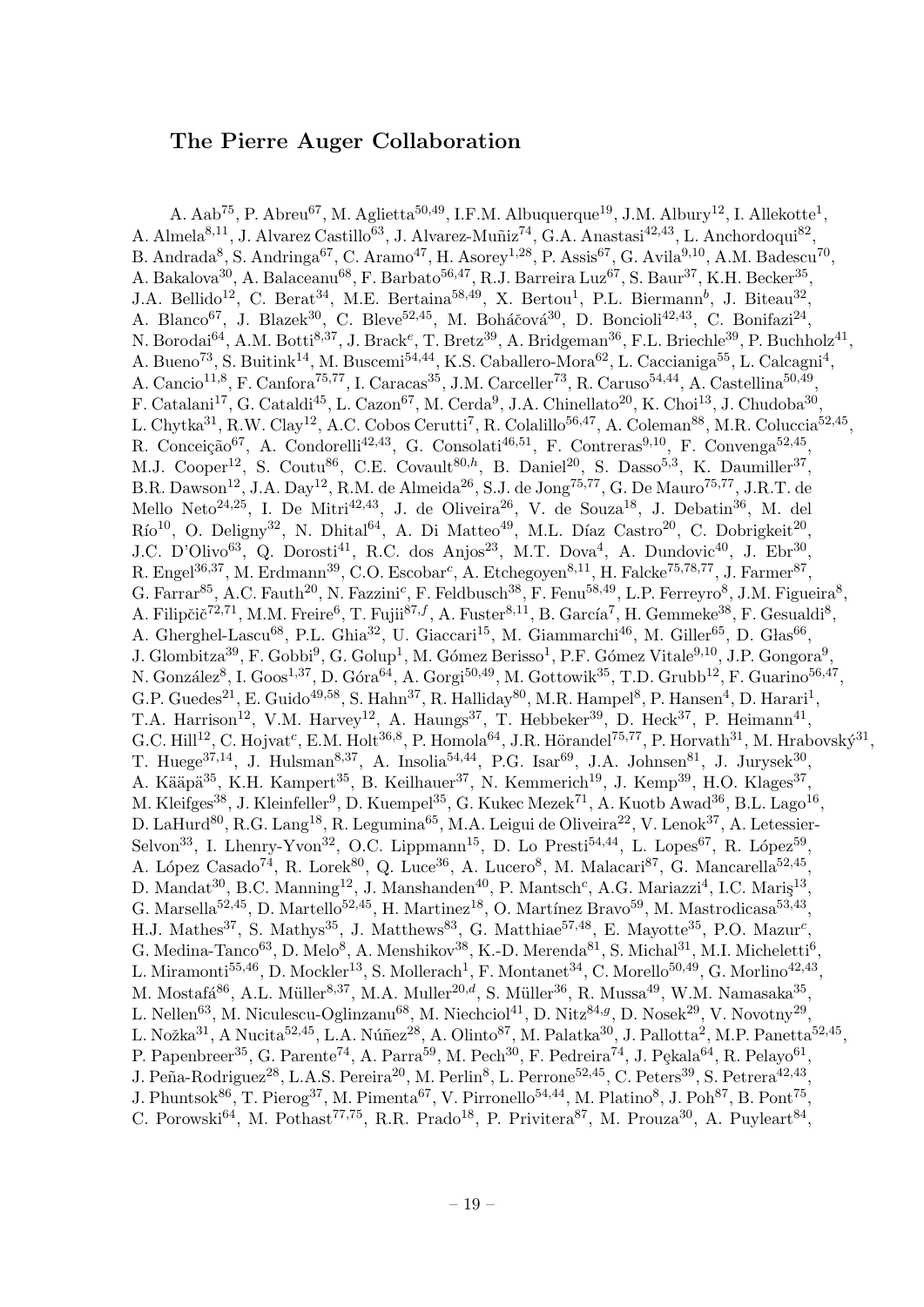S. Querchfeld<sup>35</sup>, S. Quinn<sup>80</sup>, R. Ramos-Pollan<sup>28</sup>, J. Rautenberg<sup>35</sup>, D. Ravignani<sup>8</sup>, M. Reininghaus<sup>37</sup>, J. Ridky<sup>30</sup>, F. Riehn<sup>67</sup>, M. Risse<sup>41</sup>, P. Ristori<sup>2</sup>, V. Rizi<sup>53,43</sup>, W. Rodrigues de Carvalho<sup>19</sup>, J. Rodriguez Rojo<sup>9</sup>, M.J. Roncoroni<sup>8</sup>, M. Roth<sup>37</sup>, E. Roulet<sup>1</sup>, A.C. Rovero<sup>5</sup>, P. Ruehl<sup>41</sup>, S.J. Saffi<sup>12</sup>, A. Saftoiu<sup>68</sup>, F. Salamida<sup>53,43</sup>, H. Salazar<sup>59</sup>, G. Salina<sup>48</sup>, J.D. Sanabria Gomez<sup>28</sup>, F. Sánchez<sup>8</sup>, E.M. Santos<sup>19</sup>, E. Santos<sup>30</sup>, F. Sarazin<sup>81</sup>, R. Sarmento<sup>67</sup>, C. Sarmiento-Cano<sup>8</sup>, R. Sato<sup>9</sup>, P. Savina<sup>52,45</sup>, M. Schauer<sup>35</sup>, V. Scherini<sup>45</sup>, H. Schieler<sup>37</sup>, M. Schimassek<sup>36</sup>, M. Schimp<sup>35</sup>, F. Schlüter<sup>37</sup>, D. Schmidt<sup>36</sup>, O. Scholten<sup>76,14</sup>, P. Schovánek<sup>30</sup>, F.G. Schröder<sup>88,37</sup>, S. Schröder<sup>35</sup>, J. Schumacher<sup>39</sup>, S.J. Sciutto<sup>4</sup>, M. Scornavacche<sup>8</sup>, R.C. Shellard<sup>15</sup>, G. Sigl<sup>40</sup>, G. Silli<sup>8,37</sup>, O. Sima<sup>68,h</sup>, R. Šmída<sup>87</sup>, G.R. Snow<sup>89</sup>, P. Sommers<sup>86</sup>, J.F. Soriano<sup>82</sup>, J. Souchard<sup>34</sup>, R. Squartini<sup>9</sup>, M. Stadelmaier<sup>37</sup>, D. Stanca<sup>68</sup>, S. Stanič<sup>71</sup>, J. Stasielak<sup>64</sup>, P. Stassi<sup>34</sup>, M. Stolpovskiy<sup>34</sup>, A. Streich<sup>36</sup>, M. Suárez-Durán<sup>28</sup>, T. Sudholz<sup>12</sup>, T. Suomijärvi<sup>32</sup>, A.D. Supanitsky<sup>8</sup>, J. Šupík<sup>31</sup>, Z. Szadkowski $^{66}$ , A. Taboada $^{36}$ , O.A. Taborda<sup>1</sup>, A. Tapia<sup>27</sup>, C. Timmermans<sup>77,75</sup>, P. Tobiska $^{30}$ , C.J. Todero Peixoto<sup>17</sup>, B. Tomé<sup>67</sup>, G. Torralba Elipe<sup>74</sup>, A. Travaini<sup>9</sup>, P. Travnicek<sup>30</sup>, M. Trini<sup>71</sup>, M. Tueros<sup>4</sup>, R. Ulrich<sup>37</sup>, M. Unger<sup>37</sup>, M. Urban<sup>39</sup>, J.F. Valdés Galicia<sup>63</sup>, I. Valiño<sup>42,43</sup>, L. Valore<sup>56,47</sup>, P. van Bodegom<sup>12</sup>, A.M. van den Berg<sup>76</sup>, A. van Vliet<sup>75</sup>, E. Varela<sup>59</sup>, B. Vargas Cárdenas<sup>63</sup>, A. Vásquez-Ramírez<sup>28</sup>, D. Veberič<sup>37</sup>, C. Ventura<sup>25</sup>, I.D. Vergara Quispe<sup>4</sup>, V. Verzi<sup>48</sup>, J. Vicha<sup>30</sup>, L. Villaseñor<sup>59</sup>, J. Vink<sup>79</sup>, S. Vorobiov<sup>71</sup>, H. Wahlberg<sup>4</sup>, A.A. Watson<sup>a</sup>, M. Weber<sup>38</sup>, A. Weindl<sup>37</sup>, M. Wiedeński<sup>66</sup>, L. Wiencke<sup>81</sup>, H. Wilczyński<sup>64</sup>, T. Winchen<sup>14</sup>, M. Wirtz<sup>39</sup>, D. Wittkowski<sup>35</sup>, B. Wundheiler<sup>8</sup>, L. Yang<sup>71</sup>, A. Yushkov<sup>30</sup>, E. Zas<sup>74</sup>, D. Zavrtanik<sup>71,72</sup>, M. Zavrtanik $^{72,71}$ , L. Zehrer $^{71}$ , A. Zepeda $^{60}$ , B. Zimmermann $^{37}$ , M. Ziolkowski $^{41}$ , F. Zuccarello $^{54,44}$ 

- <sup>1</sup> Centro Atómico Bariloche and Instituto Balseiro (CNEA-UNCuyo-CONICET), San Carlos de Bariloche, Argentina
- <sup>2</sup> Centro de Investigaciones en Láseres y Aplicaciones, CITEDEF and CONICET, Villa Martelli, Argentina
- $3$  Departamento de Física and Departamento de Ciencias de la Atmósfera y los Océanos, FCEyN, Universidad de Buenos Aires and CONICET, Buenos Aires, Argentina
- <sup>4</sup> IFLP, Universidad Nacional de La Plata and CONICET, La Plata, Argentina
- <sup>5</sup> Instituto de Astronomía y Física del Espacio (IAFE, CONICET-UBA), Buenos Aires, Argentina
- $6$ Instituto de Física de Rosario (IFIR) CONICET/U.N.R. and Facultad de Ciencias Bioquímicas y Farmacéuticas U.N.R., Rosario, Argentina
- <sup>7</sup> Instituto de Tecnologías en Detección y Astropartículas (CNEA, CONICET, UNSAM), and Universidad Tecnológica Nacional – Facultad Regional Mendoza (CONICET/CNEA), Mendoza, Argentina
- <sup>8</sup> Instituto de Tecnologías en Detección y Astropartículas (CNEA, CONICET, UNSAM), Buenos Aires, Argentina
- $9$  Observatorio Pierre Auger, Malargüe, Argentina
- $10$  Observatorio Pierre Auger and Comisión Nacional de Energía Atómica, Malargüe, Argentina
- $11$  Universidad Tecnológica Nacional Facultad Regional Buenos Aires, Buenos Aires, Argentina
- <sup>12</sup> University of Adelaide, Adelaide, S.A., Australia
- $13$  Université Libre de Bruxelles (ULB), Brussels, Belgium
- <sup>14</sup> Vrije Universiteit Brussels, Brussels, Belgium
- <sup>15</sup> Centro Brasileiro de Pesquisas Fisicas, Rio de Janeiro, RJ, Brazil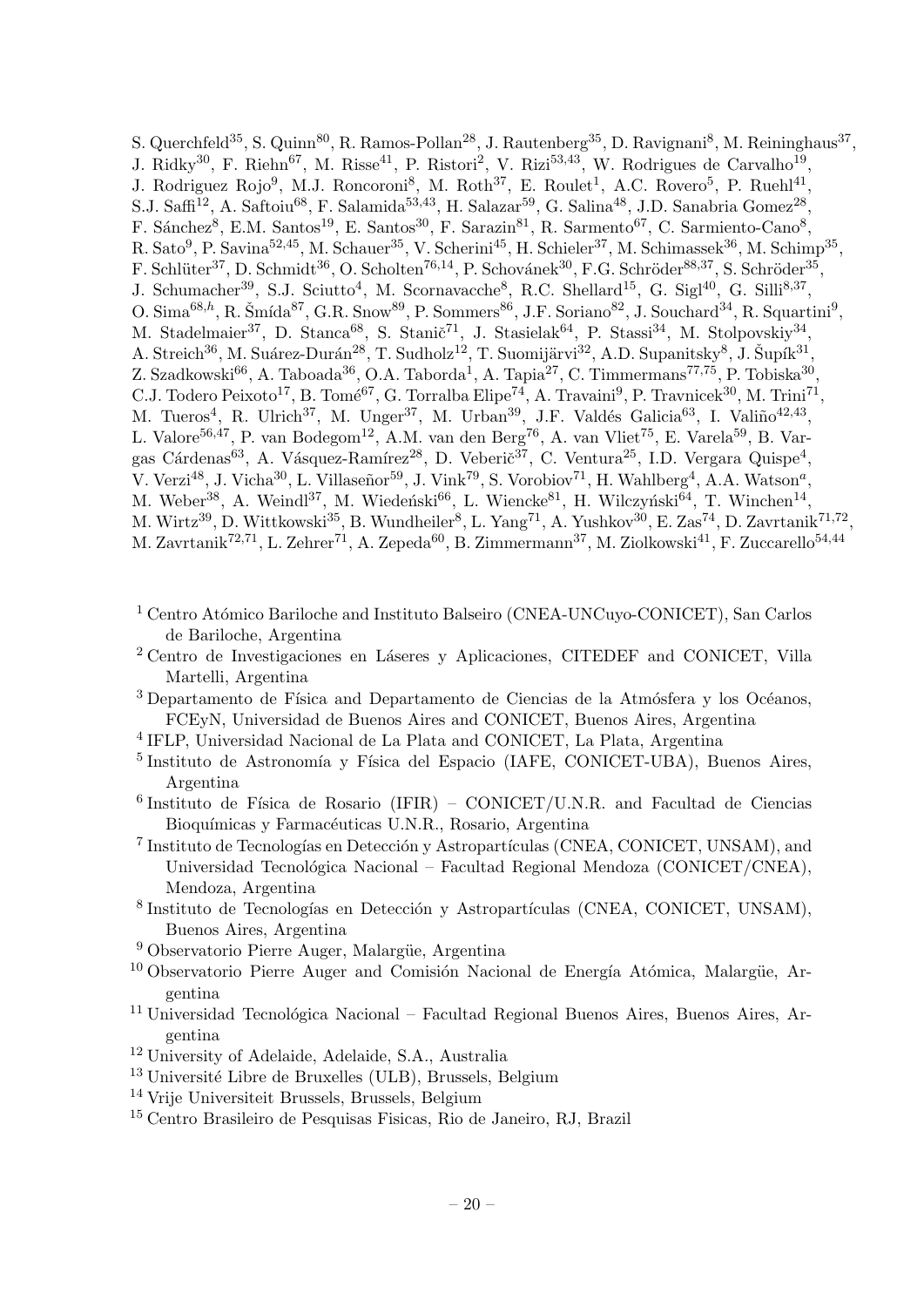- <sup>16</sup> Centro Federal de Educação Tecnológica Celso Suckow da Fonseca, Nova Friburgo, Brazil
- <sup>17</sup> Universidade de São Paulo, Escola de Engenharia de Lorena, Lorena, SP, Brazil
- <sup>18</sup> Universidade de São Paulo, Instituto de Física de São Carlos, São Carlos, SP, Brazil
- <sup>19</sup> Universidade de São Paulo, Instituto de Física, São Paulo, SP, Brazil
- <sup>20</sup> Universidade Estadual de Campinas, IFGW, Campinas, SP, Brazil
- <sup>21</sup> Universidade Estadual de Feira de Santana, Feira de Santana, Brazil
- $22$  Universidade Federal do ABC, Santo André, SP, Brazil
- <sup>23</sup> Universidade Federal do Paraná, Setor Palotina, Palotina, Brazil
- <sup>24</sup> Universidade Federal do Rio de Janeiro, Instituto de Física, Rio de Janeiro, RJ, Brazil
- <sup>25</sup> Universidade Federal do Rio de Janeiro (UFRJ), Observatório do Valongo, Rio de Janeiro, RJ, Brazil
- <sup>26</sup> Universidade Federal Fluminense, EEIMVR, Volta Redonda, RJ, Brazil
- $27$  Universidad de Medellín, Medellín, Colombia
- <sup>28</sup> Universidad Industrial de Santander, Bucaramanga, Colombia
- <sup>29</sup> Charles University, Faculty of Mathematics and Physics, Institute of Particle and Nuclear Physics, Prague, Czech Republic
- <sup>30</sup> Institute of Physics of the Czech Academy of Sciences, Prague, Czech Republic
- <sup>31</sup> Palacky University, RCPTM, Olomouc, Czech Republic
- <sup>32</sup> Institut de Physique Nucléaire d'Orsay (IPNO), Université Paris-Sud, Univ. Paris/Saclay, CNRS-IN2P3, Orsay, France
- <sup>33</sup> Laboratoire de Physique Nucléaire et de Hautes Energies (LPNHE), Universités Paris 6 et Paris 7, CNRS-IN2P3, Paris, France
- <sup>34</sup> Univ. Grenoble Alpes, CNRS, Grenoble Institute of Engineering Univ. Grenoble Alpes, LPSC-IN2P3, 38000 Grenoble, France, France
- $35$  Bergische Universität Wuppertal, Department of Physics, Wuppertal, Germany
- <sup>36</sup> Karlsruhe Institute of Technology, Institute for Experimental Particle Physics (ETP), Karlsruhe, Germany
- $37$  Karlsruhe Institute of Technology, Institut für Kernphysik, Karlsruhe, Germany
- $38$  Karlsruhe Institute of Technology, Institut für Prozessdatenverarbeitung und Elektronik, Karlsruhe, Germany
- <sup>39</sup> RWTH Aachen University, III. Physikalisches Institut A, Aachen, Germany
- $40$  Universität Hamburg, II. Institut für Theoretische Physik, Hamburg, Germany
- $41$  Universität Siegen, Fachbereich 7 Physik Experimentelle Teilchenphysik, Siegen, Germany
- <sup>42</sup> Gran Sasso Science Institute, L'Aquila, Italy
- <sup>43</sup> INFN Laboratori Nazionali del Gran Sasso, Assergi (L'Aquila), Italy
- <sup>44</sup> INFN, Sezione di Catania, Catania, Italy
- <sup>45</sup> INFN, Sezione di Lecce, Lecce, Italy
- <sup>46</sup> INFN, Sezione di Milano, Milano, Italy
- <sup>47</sup> INFN, Sezione di Napoli, Napoli, Italy
- <sup>48</sup> INFN, Sezione di Roma "Tor Vergata", Roma, Italy
- <sup>49</sup> INFN, Sezione di Torino, Torino, Italy
- <sup>50</sup> Osservatorio Astrofisico di Torino (INAF), Torino, Italy
- <sup>51</sup> Politecnico di Milano, Dipartimento di Scienze e Tecnologie Aerospaziali , Milano, Italy
- <sup>52</sup> Università del Salento, Dipartimento di Matematica e Fisica "E. De Giorgi", Lecce, Italy
- <sup>53</sup> Università dell'Aquila, Dipartimento di Scienze Fisiche e Chimiche, L'Aquila, Italy
- <sup>54</sup> Università di Catania, Dipartimento di Fisica e Astronomia, Catania, Italy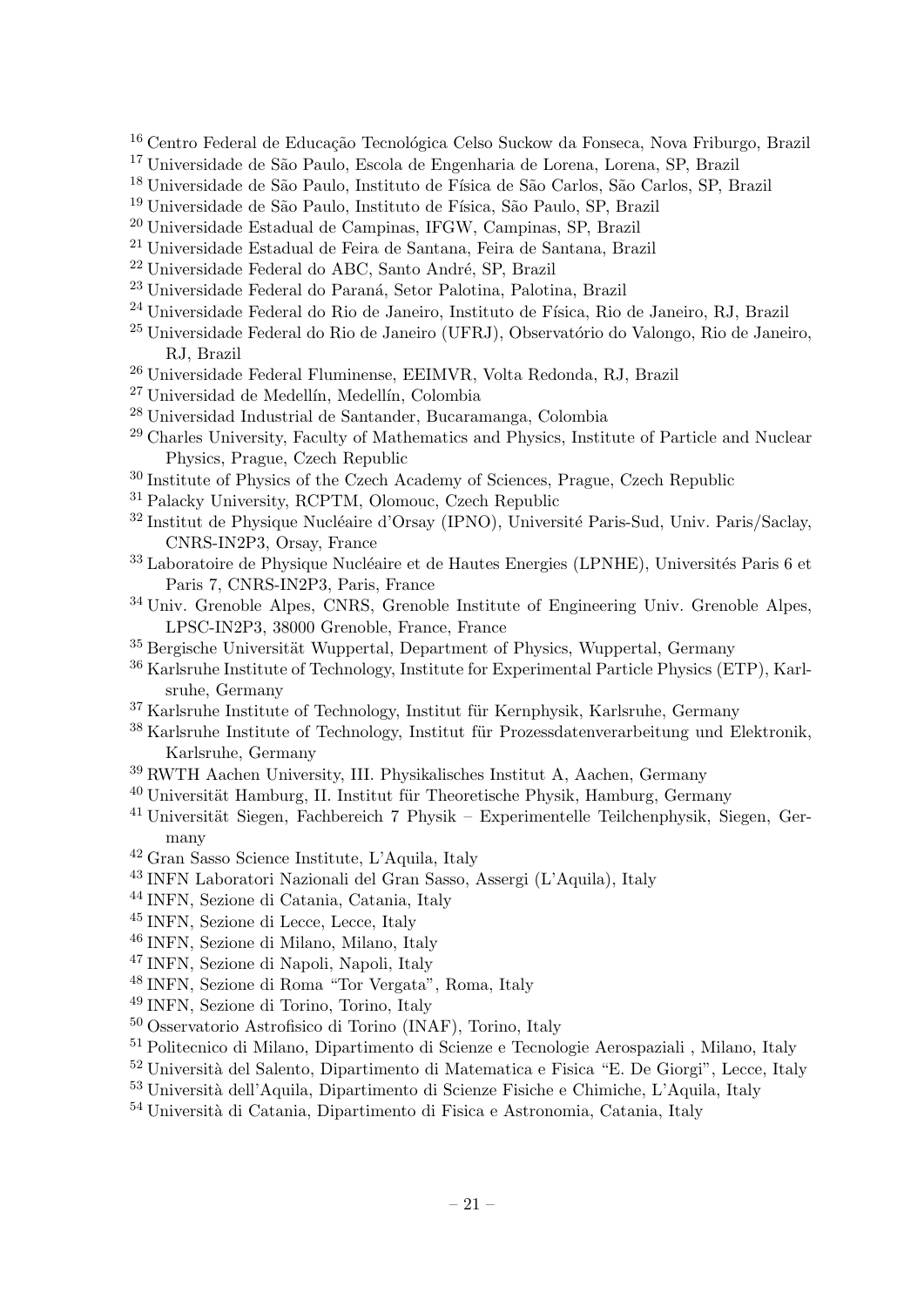- <sup>55</sup> Università di Milano, Dipartimento di Fisica, Milano, Italy
- <sup>56</sup> Università di Napoli "Federico II", Dipartimento di Fisica "Ettore Pancini", Napoli, Italy
- <sup>57</sup> Università di Roma "Tor Vergata", Dipartimento di Fisica, Roma, Italy
- <sup>58</sup> Università Torino, Dipartimento di Fisica, Torino, Italy
- $^{59}$  Benemérita Universidad Autónoma de Puebla, Puebla, México
- $60$  Centro de Investigación y de Estudios Avanzados del IPN (CINVESTAV), México, D.F., México
- $^{61}$ Unidad Profesional Interdisciplinaria en Ingeniería y Tecnologías Avanzadas del Instituto Politécnico Nacional (UPIITA-IPN), México, D.F., México
- $62$  Universidad Autónoma de Chiapas, Tuxtla Gutiérrez, Chiapas, México
- $63$  Universidad Nacional Autónoma de México, México, D.F., México
- <sup>64</sup> Institute of Nuclear Physics PAN, Krakow, Poland
- $65$  University of Lódź, Faculty of Astrophysics, Lódź, Poland
- $66$  University of Lódź, Faculty of High-Energy Astrophysics, Lódź, Poland
- $67$  Laboratório de Instrumentação e Física Experimental de Partículas LIP and Instituto Superior Técnico – IST, Universidade de Lisboa – UL, Lisboa, Portugal
- <sup>68</sup> "Horia Hulubei" National Institute for Physics and Nuclear Engineering, Bucharest-Magurele, Romania
- <sup>69</sup> Institute of Space Science, Bucharest-Magurele, Romania
- <sup>70</sup> University Politehnica of Bucharest, Bucharest, Romania
- <sup>71</sup> Center for Astrophysics and Cosmology (CAC), University of Nova Gorica, Nova Gorica, Slovenia
- <sup>72</sup> Experimental Particle Physics Department, J. Stefan Institute, Ljubljana, Slovenia
- <sup>73</sup> Universidad de Granada and C.A.F.P.E., Granada, Spain
- <sup>74</sup> Instituto Galego de Física de Altas Enerxías (I.G.F.A.E.), Universidad de Santiago de Compostela, Santiago de Compostela, Spain
- <sup>75</sup> IMAPP, Radboud University Nijmegen, Nijmegen, The Netherlands
- <sup>76</sup> KVI Center for Advanced Radiation Technology, University of Groningen, Groningen, The Netherlands
- <sup>77</sup> Nationaal Instituut voor Kernfysica en Hoge Energie Fysica (NIKHEF), Science Park, Amsterdam, The Netherlands
- <sup>78</sup> Stichting Astronomisch Onderzoek in Nederland (ASTRON), Dwingeloo, The Netherlands
- <sup>79</sup> Universiteit van Amsterdam, Faculty of Science, Amsterdam, The Netherlands
- <sup>80</sup> Case Western Reserve University, Cleveland, OH, USA
- <sup>81</sup> Colorado School of Mines, Golden, CO, USA
- <sup>82</sup> Department of Physics and Astronomy, Lehman College, City University of New York, Bronx, NY, USA
- <sup>83</sup> Louisiana State University, Baton Rouge, LA, USA
- <sup>84</sup> Michigan Technological University, Houghton, MI, USA
- <sup>85</sup> New York University, New York, NY, USA
- <sup>86</sup> Pennsylvania State University, University Park, PA, USA
- <sup>87</sup> University of Chicago, Enrico Fermi Institute, Chicago, IL, USA
- <sup>88</sup> University of Delaware, Department of Physics and Astronomy, Bartol Research Institute, Newark, DE, USA
- <sup>89</sup> University of Nebraska, Lincoln, NE, USA

—–

<sup>a</sup> School of Physics and Astronomy, University of Leeds, Leeds, United Kingdom